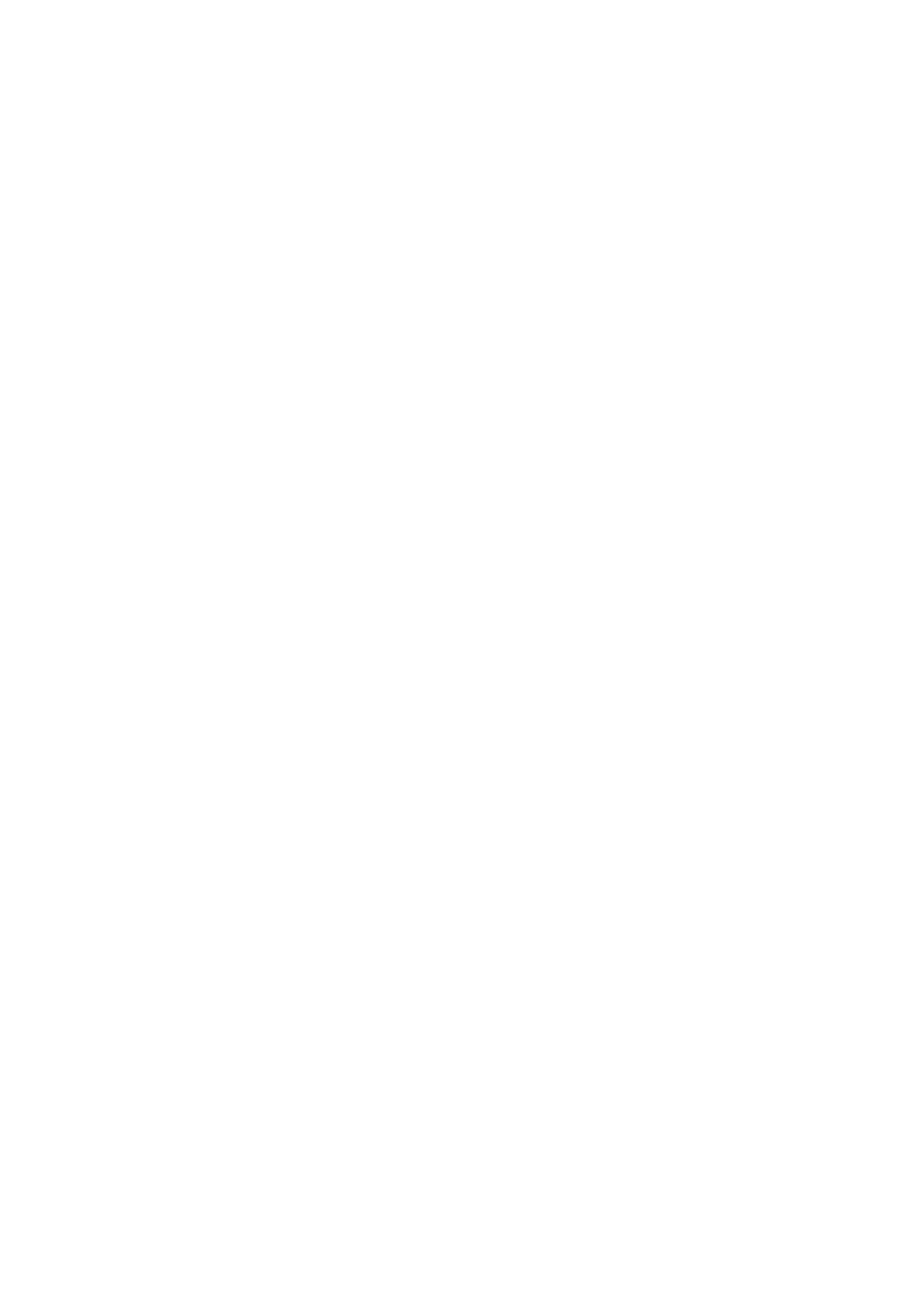## Atatürk Üniversitesi• Atatürk University Türkiyat Araştırmaları Enstitüsü Dergisi • Journal of Turkish Researches Institute TAED-71, 2021. 163-180

# MİNHUVÂT KAYITLARININ TENKİTLİ METİN NEŞİRLERİ İÇİN ÖNEMİ: FÜTÛHU'L-MÜCÂHİDÎN ÖRNEĞİ\* THE IMPORTANCE OF MINHUVAT RECORDS FOR THE CRITICIZED TEXT PUBLICATIONS: THE EXAMPLE OF FÜTÛHU'L-MÜCÂHİDÎN

# SONGÜI KARACA

# Öz

Yazma eserler, bir eserin metninden başka zahriyesinde veya derkenarında da bazı<br>bilgiler/notlar barındırabilmektedirler. Bunların barındırabilmektedirler. içerisinde derkenarda yazılan bir haşiye türü olarak minhuvât kayıtları, oldukça önemlidir. Çünkü notun, bizzat müellifin kendisine ait olduğunu gösterir. Minhuvât kayıtları; bir eserin metnini zenginleştirici, açıklayıcı, yol gösterici mahiyette olabilmektedir. Ayrıca müellifin; eser üzerindeki görüş, eleştiri ve tasarruflarını da daha belirgin kılabilmektedirler. Bu önemine rağmen şimdiye kadar edebî eserlerle ilgili yapılan tenkitli metin çalışmalarında bu notların neşrine rastlanmamıştır. Bu konudaki boşluk, Lâmiî'nin Fütûhu'l-Mücâhidîn adlı eserinin tenkitli metni hazırlanırken fark edilmiştir.

Lâmiî'nin Fütûhu'l-Mücâhidîn'i, Molla Câmî'nin Nefehâtü'l-Üns'ünün ilaveli tercümesidir. Eserin 90'dan fazla nüshasının olması ve çok okunması gibi özelliklerinin yanı sıra içinde Lâmiî'ye ait 300 civarında minhuvât kaydı vardır. Bizzat Lâmiî tarafından düşülen bu notlarda, bazen yazarın kendi hayat hikâyesine bazen de Türk edebiyatı tarihine katkı sağlayabilecek bilgiler bulunabilmektedir. Ayrıca bunlar; eseri açıklayıcı, eleştirici, yol gösterici mahiyette de olabilmektedir.

Bu çalışmada minhuvât kayıtlarının içeriğine, işlevlerine ve tenkitli metin çalışmaları için önemine değinilecektir. Bunu yaparken minhuvât kayıtları bakımından zengin olan Fütûhu'l-Mücâhidîn'den hareket edilecektir. Böylece bu kayıtlara sahip eserlerin tenkitli metnini yapma konusunda bir örnek de sunulmuş olacaktır.

Anahtar Kelimeler: Minhuvât kayıtları, tenkitli metin, Lamiî, Fütûhu'l-Mücâhidîn

 $\overline{a}$ 

#### **Abstract**

Manuscripts might contain some information/notes in its zahriye or textbook apart from the text of a work. As one of them, minhuvât records are very important as a type of footnote written in the textbook because they show that the notes belong to the author himself. Minhuvât records can be enriching, explanatory, and guiding. In addition, they can make authors' opinions, criticisms, and perceptions of the work more pronounced. Despite this importance, no publication of these notes has been found in criticized text studies on literary works. The gap in this matter was noticed while preparing the criticized text of Fütûhu'l-Mücâhidîn by Lamiî.

Fütûhu'l-Mücâhidîn by Lâmiî is an additional translation of Nefehâtü'l-Üns by Molla Câmî. In addition to the features such as having more than 90 copies of the work and being read a lot, there are also 300 minhuvât records belonging to Lamiî. These notes, written by Lâmiî himself, contain information about his own life and also information which can sometimes contribute to the history of Turkish literature. Also, these can be descriptive, critical, and guiding.

In this study, the content, functions, and importance of the minhuvât records for criticized texts will be discussed. While doing this, we will study on Fütûhu'l-Mücâhidîn, which is rich in terms of minhuvât records. Thus, an example will be presented about making the criticized text of the works with these records.

**Key Words**: Minhuvât records, criticized text, Lâmiî, Fütûhu'l-Mücâhidîn

<sup>\*</sup> Bu makale, Songül Karaca'nın "Lâmi'î Çelebi, Fütûhu'l-Mücâhidîn li-Tervîhi Kulûbi'l-Müşâhidîn (Nefehâtü'l-Üns Tercümesi): İnceleme, Tenkitli Metin, Sözlük, Dizin" adlı doktora tezinden türetilmiştir.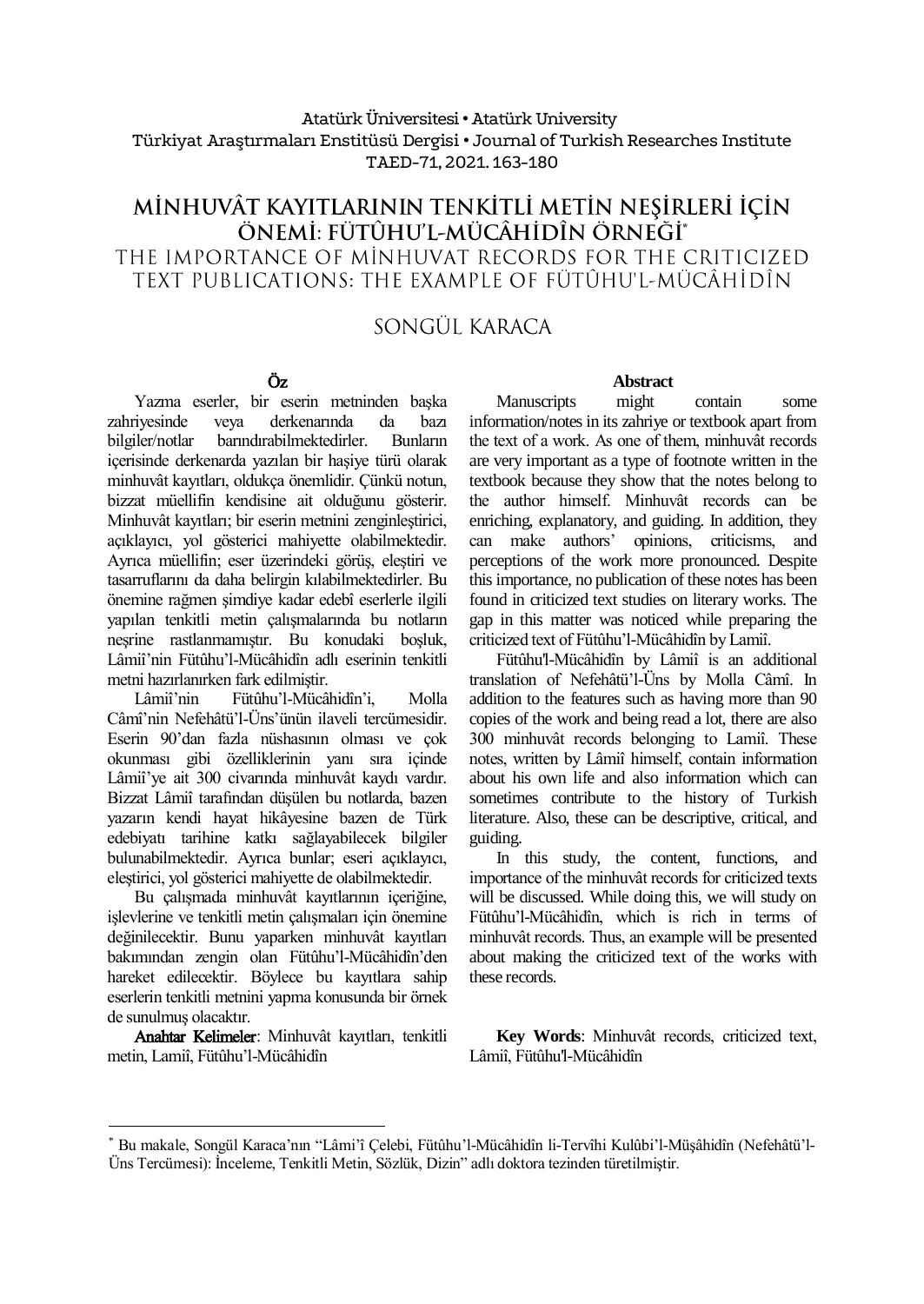#### *Structured Abstract*

*Manuscripts might contain some information/notes in its zahriye or textbook apart from the text of a work. As one of them, minhuvât records are very important as a type of footnote written in the textbook because they show that the notes belong to the author himself. Minhuvât records can be enriching, explanatory, and guiding. In addition, they can make authors' opinions, criticisms, and perceptions of the work more pronounced. Despite this importance, no publication of these notes has been found in criticized text studies on literary works. The gap in this matter was noticed while preparing the criticized text of Fütûhu'l-Mücâhidîn li-Tervîhi Kulûbi'l-Müşâhidîn by Lamiî.*

*Fütûhu'l-Mücâhidîn by Lâmiî is an additional translation of Nefehâtü'l-Üns by Molla Câmî. In addition to the features such as having more than 90 copies of the work and being read a lot, there are also 300 minhuvât records belonging to Lamiî. These notes, written by Lâmiî himself, contain information about his own life and also information which can sometimes contribute to the history of Turkish literature. Also, these can be descriptive, critical, and guiding.*

*In this study, the content, functions, and importance of the minhuvât records for criticized texts will be discussed. While doing this, we will study on Fütûhu'l-Mücâhidîn, which is rich in terms of minhuvât records. Thus, an example will be presented about making the criticized text of the works with these records.*

*This study shows that Lâmiî has constructed his work very carefully and meticulously. Fütûhu'l-Mücâhidîn, which is a copy-translated work, is an important work both because it is the first of the works that built the Turkish Sufi tabaqat tradition in Anatolia and because of the diversity and richness in its minhuvât records. This work of Lâmiî gave us a perspective on the content of the minhuvât records. According to the content, minhuvât records has been classified as giving information about the differences in copies; functioning as a dictionary by giving information about the spelling of the words and containing explanatory expressions about the text; being a reference to the text, providing critical texts, giving information about social life in which elements such as table manners and clothing are explained, contributing to the literature with new information, revealing unknown information about the author himself and other people. This classification is the first classification made about the characteristics of the minhuvât records. But undoubtedly, the characteristics of the minhuvât records are not limited to this classification, they can change and enrich according to the contents of the works that they are about. With the new studies, a wider range of information can be formed about the contents and functions of the minhuvât records.*

*It can be seen that Lâmiî himself made a critical text with some of the minhuvât records. It can be observed that, for the convenience of the reader, records can be used to guide the reader through methods such as dictionary information, information about word spelling, critical text information and explanatory text addition. In addition to these, he also gave clues about the social life of his own and previous periods. Alongside the detailed information about the culture of clothing and table manners, he also gave information about some types of fabrics, as well as the issues that we can trace back to Khorasan, such as Nanperzede. Besides, Lâmiî thought that Torlak people in Anatolia were not real Melamis; he claimed that they used Melamism as an excuse for theirselves. These statements shows that he also expressed his own opinions on such social issues in his work.* 

*The most important aspect of Lâmiî's minhuvât records in Fütûhu'l-Mücâhidîn for the history of Turkish literature is the information he gave about Elvan Çelebi. Lâmiî mentioned that Elvan Çelebi had a Divan and he also wrote four couplets from two of Çelebi's poems. Among these poems, the first poem, which is a single couplet, can also be found in the previous publications that has worked on Elvan Çelebi's poems. But the other three-couplet poem has not*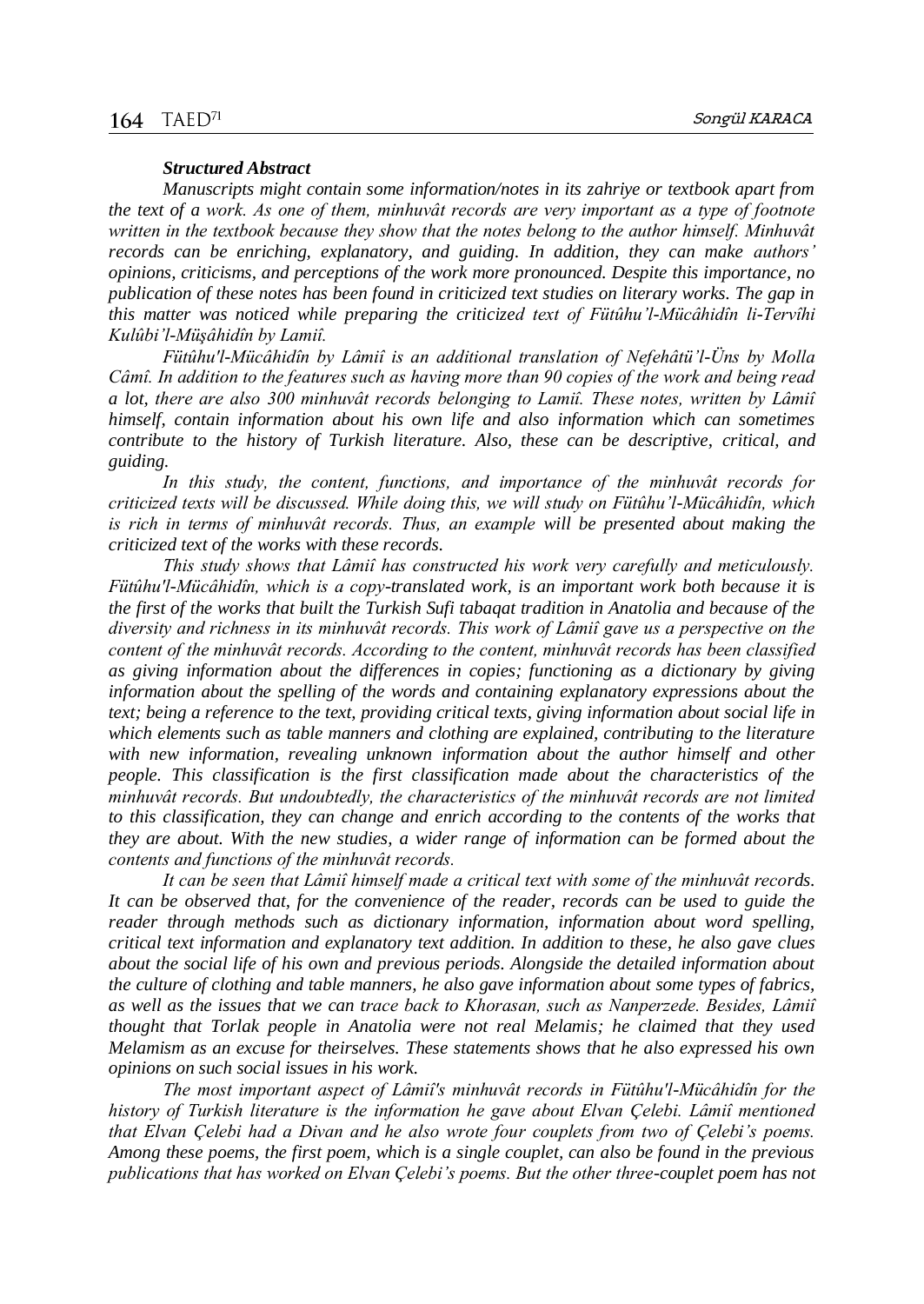*yet known. Thanks to Lâmiî, another unknown poem of Elvan Çelebi has come in view. Besides, there are some statements of Emir Ahmed Bukhari that Lâmiî reported in some of the minhuvât records. These statements are important in terms of revealing the conversations between the Sheikh and Lâmiî. The information that he gave about Akbıyık Meczub's son also shows that he quoted some of the life experiences of his period and enriched the text.*

*As it is seen, Lâmiî's Fütûhu'l-Muhahidîn is not only a famous work, but it is also remarkable in terms of showing the importance of minhuvât records. In this study, it is shown how much the author's notes on the manuscripts can enrich the text and enlighten the period that he lived in. Accordingly, it is explained that while making* 

#### Giriş

 $\overline{a}$ 

Tenkitli neşir çalışmaları, akademik çalışmalar için önem taşımaktadır. Yüzyıllar boyu elle çoğaltılan eserlerin, zamanla kişiden kişiye geçtikçe nasıl değiştikleri; eser üzerinde yapılan tenkitli neşir çalışmaları ile anlaşılabilmektedir. Bazen kopuk bir sayfanın, güve yeniğinin ya da rutubet izinin bazen de müstensih hatasının neden olduğu farklılıklar/eksiklikler; yazma eserler üzerinde çalışan araştırmacılara tenkitli metin oluştururken ne kadar dikkatli davranılması gerektiğini gösterir. Yazma eser kütüphanelerindeki nüshaların dijitalize edilmesi ve böylece bir eserin nüshalarına kolaylıkla ulaşılabilmesi bu konudaki çalışmalara hız kazandırmıştır.

Bugün, tenkitli metin neşri ve yazma eserlerin özellikleri hakkında yapılan akademik yayınlar bulunmaktadır.<sup>1</sup> Tenkitli metin usulüne ve bir tenkitli metnin nasıl neşredilmesi gerektiğine yardımcı olan bu yayınlar, araştırmacılar için önemli kaynaklardır. Daha çok yazma eserler üzerinde çalışan araştırmacıların ilgilendiği tenkitli metin neşrinin usul ve esasları, bu gibi yayınlar ve tenkitli metin çalışmalarıyla büyük ölçüde belirlenmiştir. Bu konuda araştırma yapacak olan kişinin, yazma eserlerde asıl metnin dışında kalan bazı kayıtların ne anlama geldiğini de bilmesi gerekmektedir. Böylece metni tamamlayıcı/yardımcı unsurlara ulaşılabilmektedir.

Yazma eserlerde asıl metnin dışında pek çok kayıt vardır: Yazma eserlerin baş ve sonlarına bırakılan boş sayfalardaki *fevâid kaydı*; bir nüshanın kim tarafından, nerede ve ne zaman yazıldığını ifade eden *istinsah (ferağ) kaydı*; bir eserin müellife/hocaya okunup gözden geçirilmiş olduğunu ifade eden kıraat ve sema kaydı; bir eserin başka nüshalarıyla karşılaştırılarak istinsah edilmiş olduğunu ifade eden *mukabele/tashih kaydı*; okunmak ya da göz gezdirmek seklinde bir nüshadan faydalanılmış olduğunu gösteren *mütâlaa kaydı*; bir kitabın kime ait olduğunu (mülkiyetini) gösteren *temellük/tesahüp kaydı*; sayfa sırasını kaybetmemek için sayfa sonuna, bir sonraki sayfanın ilk kelimesi yazılarak oluşturulan rekabe/ta'kîbe kaydı; bugünkü "içindekiler" kısmının mukabili olan, genellikle yazma eserlerin baş tarafında bulunan, eserdeki başlıkları ve bazen de varak numarasını veren fihrist kaydr, bir yazma eserin şahıs mülkiyetinden çıkarılıp herkesin kullanımına açıldığını

<sup>1</sup> Tenkitli metnin nasıl yapılması gerektiğiyle ilgili bazı çalışmalar için bkz. Adam Gacek, *Arapça Elyazmaları İçin Rehber*, çev. Ali Benli, M. Cüneyt Kaya, Klasik Yayınları, İstanbul 2017; M. Fatih Köksal, *Klasik Türk Edebiyatında Tenkit ve Teori*, Kesit Yayınları, İstanbul 2012; Fatih Rukancı vd., *Yazma Eserlerin Bibliyografik Denetimi*, Hiperlink Yayınları, İstanbul 2016; Selami Ece, *Klasik Türk Edebiyatı Araştırma Yöntemleri (I-II)*, Eser Basım Yayın Dağıtım Matbaacılık, Erzurum 2015; Okan Kadir Yılmaz, *İSAM Tahkikli Neşir Kılavuzu*, İSAM Yayınları, İstanbul 2018.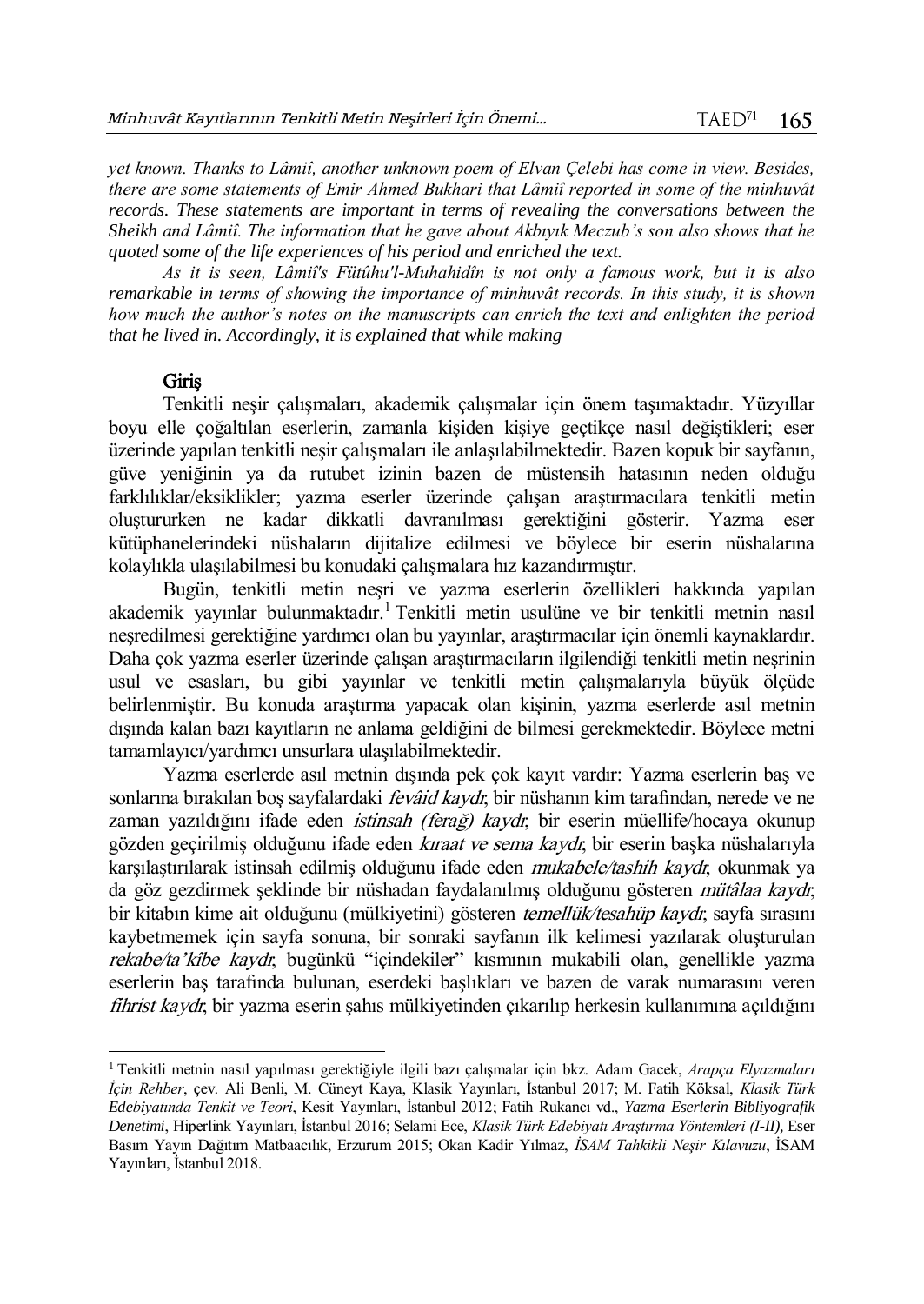ifade eden vakıf kaydı gibi (Ece 2014: 311-501 ve Yılmaz 2018: 16-19). Bunlar hemen her yazma eserde görülebilen kayıtlardandır.

Bir de daha çok ilmî eserlerdeki hâşiyelerde görülen minhuvât kayıtları vardır. Edebi metinlerde pek rastlanmayan bu kayıt türü, daha ziyade ilmi eserlerde karşımıza çıkmaktadır. Bu özelliğinden olsa gerek istinsah veya mukabele kaydı olarak da değerlendirilmiştir (Ece 2014: 376, 656). Özellikle islamî ilimler hakkındaki eserlerde sıkça rastlanabilen bu kayıt, müellife ait oluşu dolayısıyla metin tenkidi için önem taşımaktadır. Türk edebiyatında yapılan tenkitli metin çalışmalarında bilindiği kadarıyla bu kayıtların değerlendirildiği bir metin neşri faaliyeti yapılmamıştır. Dolayısıyla bu makalede minhuvât kayıtlarının özellikleri Lâmiî'nin Fütûhu'l-Mücâhidîn adlı eseri üzerinden ele alınacak ve tenkitli metin çalışmaları için önemi ortaya konmaya çalışılacaktır.

#### Minhuvât Kayıtları

Hâşiye, terim olarak "sayfa boşluklarına ilave edilen açıklayıcı ve tamamlayıcı bilgileri içeren not (Topuzoğlu 1997: 419)" demektir ve ta'likat gibi yazma eserlerin derkenarlarına yazılır. Genellikle metnin daha anlaşılır olması için metindeki bazı kelime ve terkiplerle ya da metinde geçen özel isim, âyet, hadis, şiir gibi hususlarla ilgili yapılan kısa açıklamalardır (Topuzoğlu 1997: 420). Bu açıklamalar orijinal bir yorum olabileceği gibi başka bir metinden veya başka bir müelliften yapılmış iktibaslar da olabilmektedir (Gacek 2017: 104). Özel bir hâşiye kategorisi olarak minhuvât ise bu anlamda büyük önem taşır. Çünkü minhuvât, hâşiyenin bizzat müellife ait olduğunu gösterir (Yılmaz 2018: 108; Şimşek ve Samar 2018: 129).

Minhuvât (منهوات), "ondan" anlamına gelen Arapça "minhu (منه)" kelimesinin cem-i müennesidir ve "onun tarafından yazılanlar" anlamına gelir (Yılmaz 2018: 108). Burada "o" diye kastedilen kişi müelliftir. Minhuvât kayıtları için literatürde "minhîyât" isimlendirmesi de kullanılmıştır (Gacek 2017: 106, 107). Türkçe yayınlar içerisinde sadece Gacek'in eserinde rastladığımız bu isimlendirmenin neye göre yapıldığını tam olarak bilemiyoruz. Fakat kelimenin gramatikal yapısı düşünüldüğünde "minhu" ifadesinin "minhuvât" şeklinde çoğul hâle getirilmesinin daha uygun olduğu anlaşılmaktadır. Minhuvât kaydı, hâşiyedeki notun sonunda منه ibaresiyle gösterilir. Bu ibare yazma

eserlerde  $\mathbb{R}$ , gibi şekillerle karşımıza çıkabilmektedir. "Ondan" anlamına gelen bu kısaltma yazarın bir başka eserinden yapılmış olabileceği gibi, eserin başka bir elyazmasındaki yazara ait yorumunun aktarılmış şekli de olabilmektedir (Gacek 2017: 106). Dolayısıyla bir eseri tam anlamıyla inceleyebilmek için varsa derkenarlardaki minhuvâtları da ele almak gerekmektedir. Aksi takdirde neşir çalışmaları eksik kalacaktır (Özen 2008: 460).

Bu makalede tenkitli metin çalışmaları için minhuvât kayıtlarının önemi Lâmiî'nin Fütûhu'l-Mücâhidîn'inden hareketle ele alınacaktır. Bunu yaparken minhuvât kayıtlarında ne gibi hususlardan bahsedildiğine değinilecek ve bu kayıtların, bir eseri nasıl zenginleştirebildiği ortaya konulacaktır. Bir müellifin, eserin metninden bağımsız olarak düştüğü bu notların mahiyeti hakkında açıklayıcı bilgiler verilecektir. Minhuvât kayıtları olan eserlerin tenkitli metni hazırlanırken bu kayıtların metne nasıl ilave edilebileceklerine dair öneriler sunulacaktır.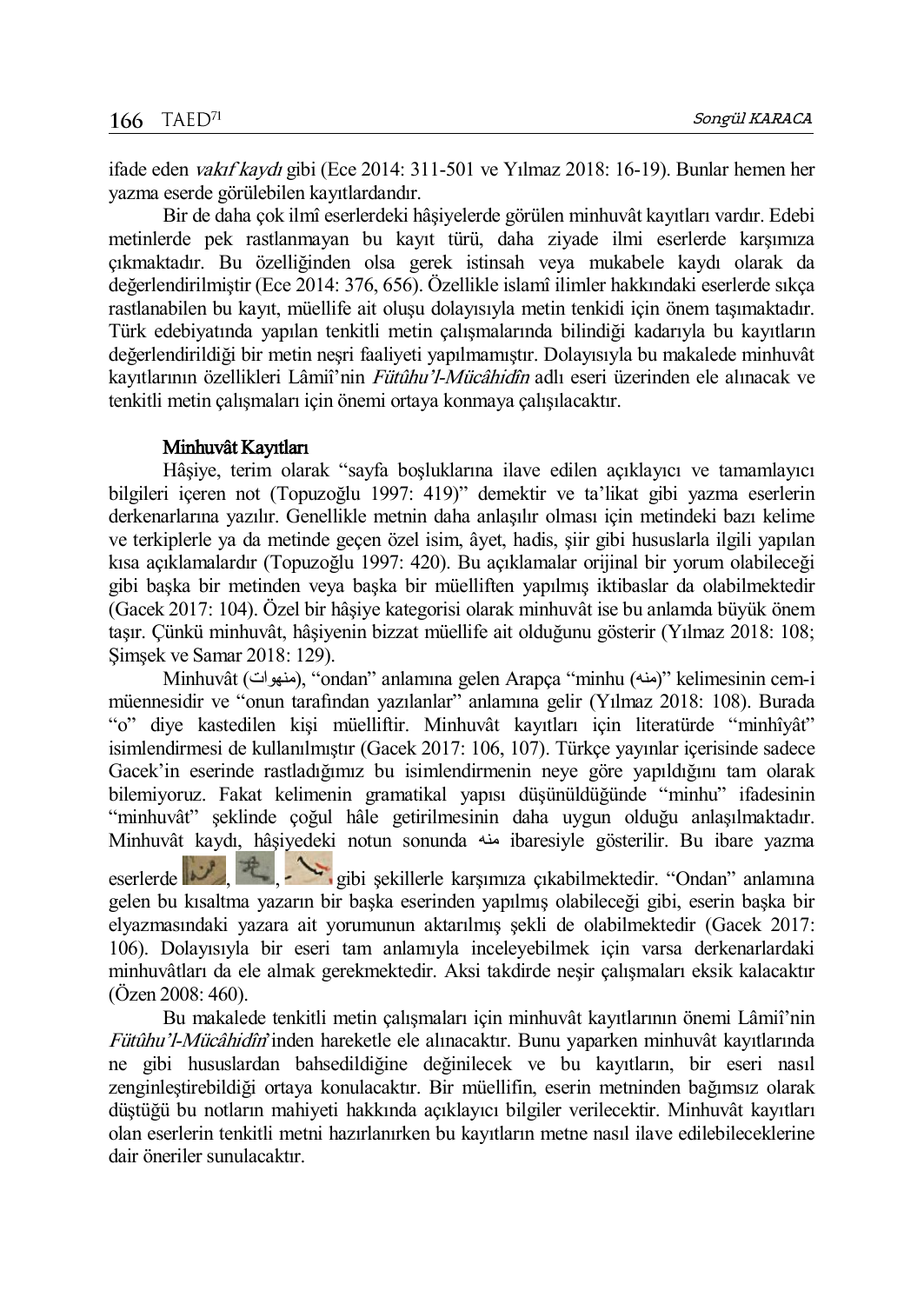## 1. Lâmiî'nin Fütûhu'l-Mücâhidîn'indeki Minhuvât Kayıtları

Tam adı *Fütûhu'l-Mücâhidîn li-Tervîhi Kulûbi'l-Müşâhidîn*<sup>2</sup> olan eser, Lâmiî tarafından 1521 yılında yazılmıştır. Câmî'nin Nefehâtü'l-Üns'ünün ilaveli tercümesidir. Bundan dolayı Nefehâtü'l-Üns Tercümesi veya Terceme-i Nefehâtü'l-Üns diye de bilinir. 1521 yılı, Kanunî'nin Belgrad Zaferine denk düştüğü için Lâmiî, esere Fütûhu'l-Mücâhidîn li-Tervîhi Kulûbi'l-Müşâhidîn adını vererek eseri Kanunî'ye takdim etmiştir. Câmî'nin eserine, mukaddimenin yanı sıra 30 civarında sufi ilave ederek eserde bahsedilen toplam sufi sayısını 650'ye çıkarır. Bunlar daha çok Anadolu sahasında bilinen sufilerdir. Bu bakımdan eser telif-tercüme bir mahiyet kazanmıştır. Fütûhu'l-Mücâhidîn, Anadolu sahasında yazılan ilk Türkçe sufi tabakat kitabı olması bakımından büyük önem taşır. Anlaşılır ve sade bir dille yazılmış olan eserin nüshalarının tekke muhitleri başta olmak üzere farklı yerlerde ve 90 civarında olması; yaygınlığını ve bilinirliğini gösteren hususlardan biridir. Nitekim kendisinden sonra pek çok eser için kaynak teşkil etmiştir.

Lâmiî'nin Fütûhu'l-Mücâhidîn'i; Anadolu'da yazılmış ilk Türkçe sufi tabakat kitabı olması, çok okunması, kendisinden sonraki sufi tabakat kitapları için kaynak teşkil etmesi gibi hususların yanı sıra ilaveleri bakımından da çok önemlidir. Bunlar, yukarıda bahsedildiği üzere esere telif mahiyeti kazandıran metin ilaveleri ve eserin hâşiyesindeki minhuvât kayıtlarıdır. Lâmiî, tespit edebildiğimiz kadarıyla derkenara 304 minhuvât kaydı düşmüştür. Lâmiî'nin Fütûhu'l-Mücâhidîn'e yaptığı ilavelere ek olarak metnin derkenarında da birtakım açıklamalar/notlar düşmüş olması, dikkat çekicidir. Muhtevaları çok çeşitli olan bu kayıtlarda Lâmiî, bazen bilinmeyen kelimelerin hangi anlama geldiğini söyler bazen de metinde anlaşılamayan bazı kısımları açıklar. Bazen bir münekkid gibi anlatılan bir konuyu başka metinlerden veya kişilerden naklederek eleştirir, tenkit eder; bazen de imlâ hususuna ve nüsha farkından kaynaklanabilecek metin farklılıklarına değinir. Metnin yazıldığı döneme ait anlayış, giyim kuşam, sofra âdâbı/kültürü gibi konular hakkında bilgiler verir. Bu kayıtlarda müellifin, kendisi ve Bursa şehri hakkında bazı ifadelerine de rastlanmıştır.<sup>3</sup> Fütûhu'l-Mücâhidîn'deki minhuvât kayıtları, eseri daha açıklayıcı kılan notlar olabildiği gibi Lâmiî'nin edebî birikiminden hareketle bugün bilmediğimiz bazı eserler hakkında birtakım bilgiler içermesi bakımından da önem taşır. Nitekim Lâmiî, Fütûhu'l-Mücâhidîn'deki bir minhuvât kaydında; Elvan Çelebi'ye ait bir şiir nakleder ve Dîvân'ı olduğundan bahseder.

Lâmiî'nin Fütûhu'l-Mücâhidîn'i, minhuvât kayıtlarının tenkitli neşir çalışmaları için önemini gösteren güzel bir örnektir. Çünkü eserde pek çok minhuvât kaydı vardır ve bunlar Fütûhu'l-Mücâhidîn'in tenkitli metnini tamamlayıcı/açıklayıcı mahiyettedir. Bu makaleye de kaynak teşkil eden doktora tezimizde hem Lâmiî'nin Fütûhu'l-Mücâhidîn'inin hem de Fütûhu'l-Mücâhidîn'deki minhuvât kayıtlarının tenkitli metni yapılmıştır. Bu notlar, tenkitli metnin hemen sonunda "Minhuvât" başlığı altında verilmiştir.<sup>4</sup>

 $\overline{a}$ 

<sup>2</sup> Eser, bundan sonra "*Fütûhu'l-Mücâhidîn"* olarak anılacaktır.

<sup>3</sup> Lâmiî'nin minhuvât kayıtlarının tamamı için bk. Songül Karaca, "Lâmi'î Çelebi, Fütûhu'l-Mücâhidîn li-Tervîhi Kulûbi'l-Müşâhidîn (Nefehâtü'l-Üns Tercümesi): İnceleme, Tenkitli Metin, Sözlük, Dizin", Recep Tayyip Erdoğan Üniversitesi Sosyal Bilimler Enstitüsü, 2019 Rize, 1457-1502.

<sup>4</sup> Daha önce *İSAM Tahkikli Neşir Kılavuzu*'nda minhuvât kayıtlarının nasıl neşredilebileceğine dair bir örnek sunulmuştur (Yılmaz 2018: 109, 110). Fakat bu örnek, minhuvât kayıtlarının da tenkitli metninin yapılmasına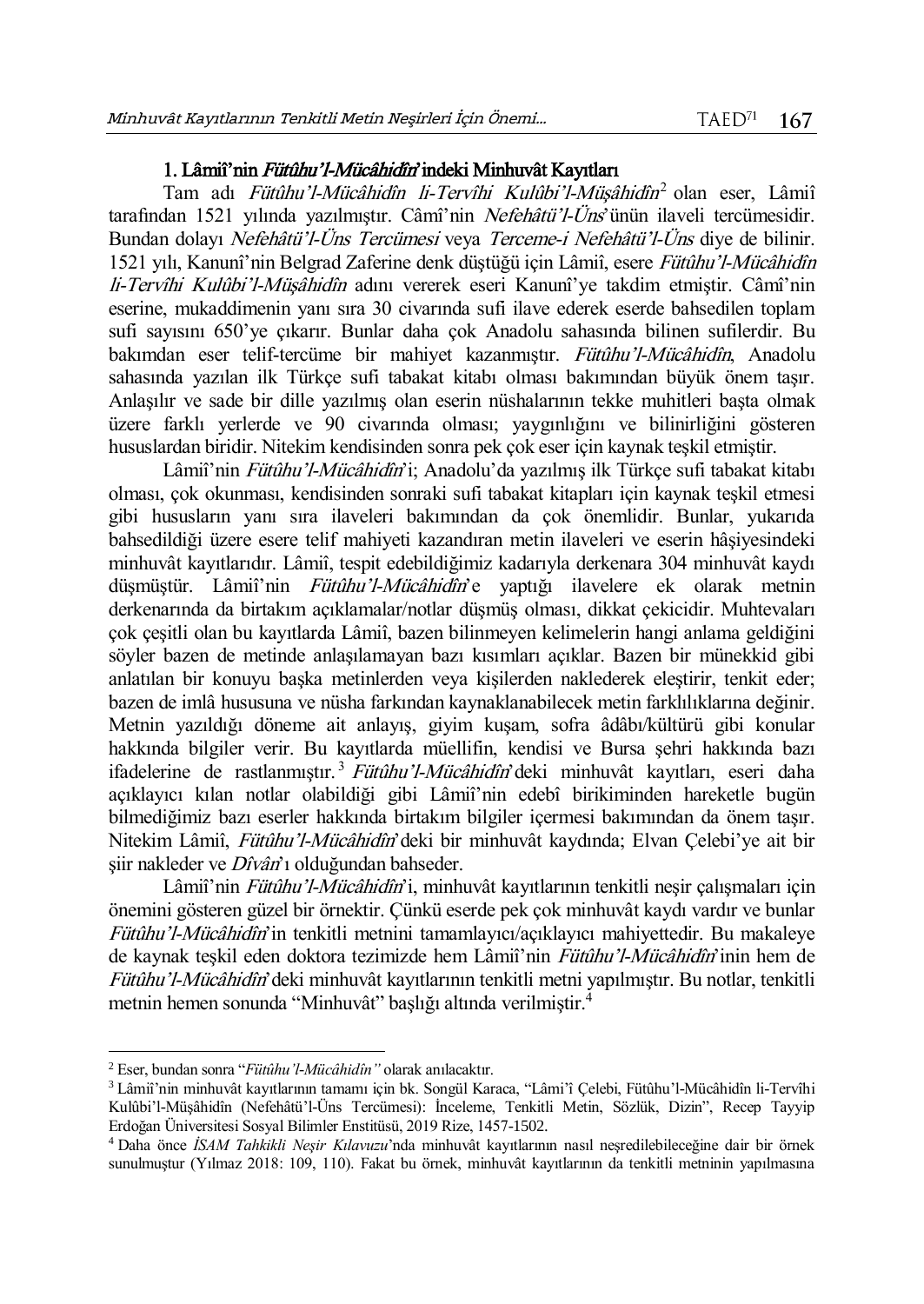$\overline{a}$ 

Lâmiî'nin Fütûhu'l-Mücâhidîn'inden hareketle minhuvat kayıtlarını içerik ve işlevlerine göre şu şekilde tasnif edebiliriz:

## 1.1.Nüsha Farkları Hakkında Bilgi Veren Minhuvât Kayıtları

Lâmiî, çok dikkatli bir müelliftir. Bazı minhuvât kayıtlarından Nefehâtü'l-Üns'ün birden fazla nüshasını gördüğü anlaşılmaktadır. Eseri tercüme ederken metinleri karşılaştırarak bir nevi tenkitli metin hazırlamıştır. Bunun izlerini takip edebildiğimiz minhuvât kayıtları şöyledir:

"... Ve 'acāyib ittifākātdandur ki cemmāller|21| ya'nī deveciler Medīne-i Resūlde salla'llāhu ʿaleyhi ve sellem biri biri-y-ile mücādele idüp tas atışdılar. ..." (Karaca 2019: 258)

Lâmiî'nin metinde "cemmâller" kelimesine düştüğü minhuvât kaydı şöyledir: " $|21|$  Ba'zı nüshada hammāllar düşmişdür hā'-i mühmele-y-ile." (Karaca 2019: 1459)

Lâmiî, "cemmâller" kelimesinin bazı nüshalarda "hammâllar" diye geçtiği bilgisini vererek kendisinin cemmâller kelimesini tercih ettiğini göstermiş olmaktadır. Yine eserin aşağıda verilen 127. ve 163. minhuvât kayıtlarına bakıldığında Lâmiî'nin, metin tamiri ve metin tenkidi yaptığı anlaşılmaktadır:

"... Ve yine Nihāvendi dimişdür ki: Hak Te'ālā-y-ıla çok kişi otur ve halk ile az. |127| ..." (Karaca 2019: 550)

"|127| Yaʿni kāmil çokdur, mükemmil azdur dimek ola. İbāret-i nüshada "nişinend" düşmiş ihtimāl vardur ki kātibden sehv vāki" olmış ola. "Nişinend ola" ya'ni Hakk-ıla çok oturan halk-ile az. "(Karaca 2019: 1475)

"... Yūsufu'l-Hüseyn dir ki: Söyle olmışam ki sözüm Allāhu Tebāreke ve Te'ālādan ģayrı olmaz. [163] ..." (Karaca 2019: 639)

"|163| Baʻzı nüshada "Sühān-ı men cüz Allāh Teʻālā nemi şeved" düşmiş. Bu takdirce benüm sözümi Allāh Tebāreke ve Te'ālādan gayrı işitmez dimek olur." (Karaca 2019: 1481)

Lâmiî, Nefehâtü'l-Üns'ü kelime kelime tercüme etmiştir. Sözleri hiç süslememiş, Molla Câmî'nin yazdığı gibi Türkçeye aktarmıştır: "Evliyanın sözlerini, onların söylediğine en yakın şekilde söylemek, en doğru ifade ediş biçimi olup süslemek maksadıyla da olsa sözlerini değiştirmek edebe aykırıdır. Bu nedenle Câmî'nin yazdığı şekle en uygun şekilde eseri tercüme ettiğini bildirir. (Karaca 2019: 151)" Verilen örneklerdeki minhuvât kayıtlarına bakıldığında Lâmiî'nin ne kadar dikkatli bir mütercim olduğu anlaşılmakta, tercüme ederken karşılaştığı durum ve tasarrufları ortaya çıkmaktadır. Bu, bize kendi tercihlerini bildirmesinin yanı sıra metin-okuyucu ilişkisinin 16. yüzyıldaki tezahürünü de örneklendiren bir tutumdur.

fırsat vermediği için ve tahkikli neşirle tenkitli metin neşri arasında bazı küçük farklar olduğu için kullanılmamış ve yukarıda bahsedilen şekilde bir yol izlenmiştir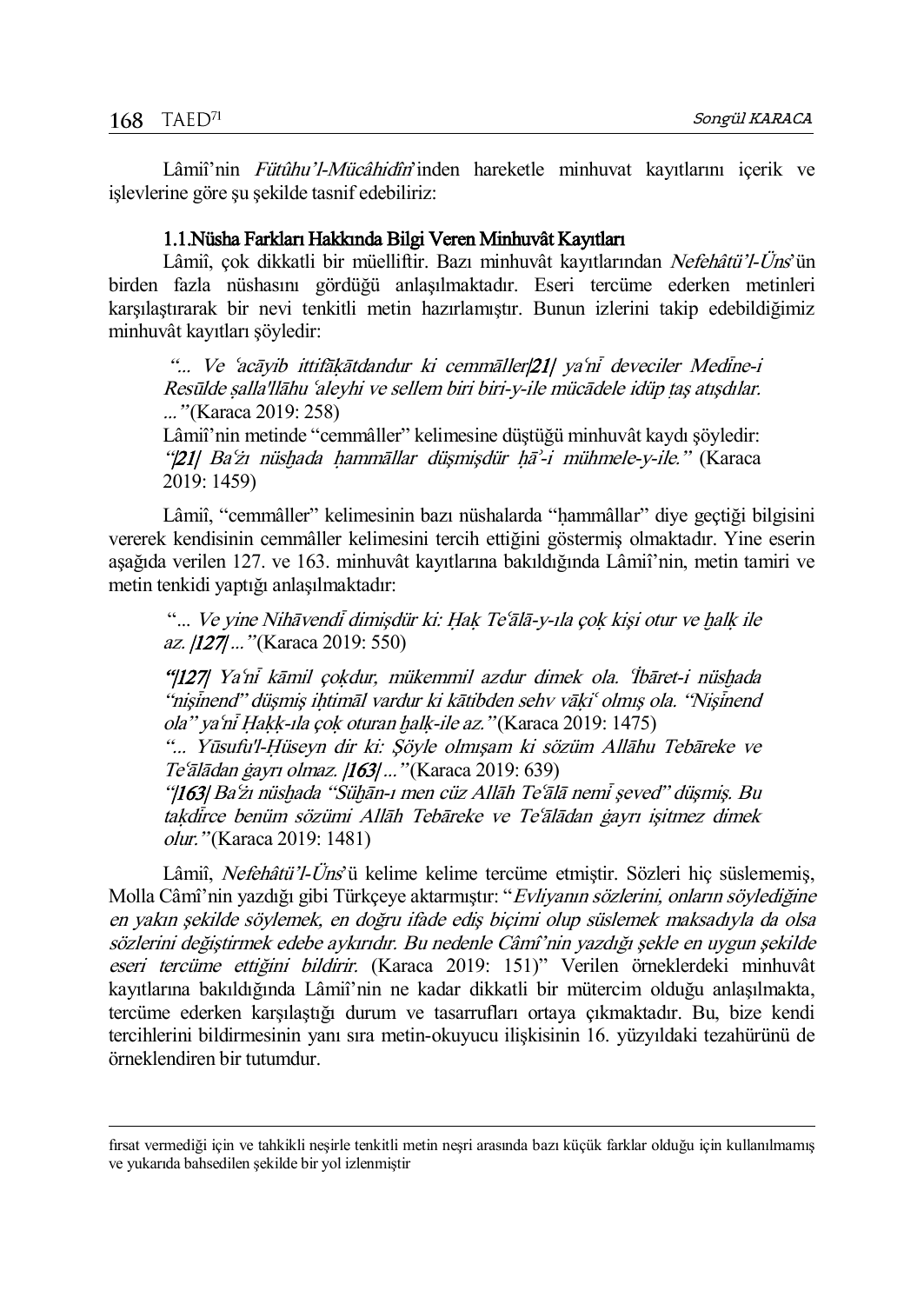# 1.2. Sözlük İşlevindeki Minhuvât Kayıtları

Fütûhu'l-Mücâhidîn'deki kısa minhuvât kayıtları, tek cümlelik açıklamalar hâlinde olabilmektedir. Bu tarz kayıtlar daha çok sözlük bilgisi, yer adları gibi açıklamalardır. Sözlük bilgisi; Arapça, Farsça ve Türkçedir. Daha çok Arapça ve Farsça olan bu kayıtların kimisinde hangi eserden alındığı bilgisi (Kânûnu'l-Lüga gibi) bulunmaktadır.

"... Ve ribka-i tāʻati boyunlarından çıkarup haliʻü'l-ʻizār|10| yaʻni yularsuz ibāhāt otlaģinda otlarlar. ..." (Karaca 2019: 236)

"|10| El-ʻizār efsārun. Kānūnu'l-Lüġa." [İzâr, "yular" demektir. Kānūnu'l-Lüġa]" (Karaca 2019: 1458)

"... On üç yıl Baġdādda oldı. Ve hergiz Baġdāddan kūt yimedi. Antākiyyeden sevik/55/ getürürlerdi, anı yirdi. ... "(Karaca 2019: 376)

"[55] Sevik; Türkce kavuna dirler." (Karaca 2019: 1465)

"Mūsā bin *Tmrān Cīreftī*, Rahmetu'llāhi te'ālā 'aleyh|185| " (Karaca 2019: 746)

"|185| Cireft; Kirmān vilāyetinden bir karyedür." (Karaca 2019: 1483)

İlk örnekte "'izâr" kelimesi için bir minhuvât kaydı düşülmüştür. Metin içindeki "hali'ü'l-'izār" tamlamasını "yani yularsuz" diye açıklamakla birlikte okuyucuya bu tamlamaya verdiği anlamı izah etmek için "'izâr" kelimesinin sözlük anlamı verilmiştir. Kelime, Arapça sözlük bilgisi ile sunulmuştur. İkinci örnekte benzer durum Türkçe sözlük bilgisi ile yapılmıştır. Son örnekte ise bir yer adı hakkında bilgi verilmektedir. Bu gibi kayıtlar, daha çok okuyucunun bilemeyebileceği kelime/yerler hakkında açıklama/öğretme amacı taşır. Dolayısıyla bu gibi minhuvât kayıtlarıyla bir müellifin, eseri hangi okuyucuya göre yazdığı hususunda da fikir yürütülebilir.

# 1.3. Kelimelerin İmlâsı Hakkındaki Minhuvât Kayıtları

Lâmiî, Fütûhu'l-Mücâhidîn'de geçen yer adlarından bazılarını; okuma hataları ve olası istinsah hatalarına mahal vermemek için hangi harfin hangi harekeyle okunması gerektiğini açık bir şekilde yazmış ve söz konusu yer adlarını tarif etmiştir. Bu duruma aşağıdaki minhuvât kayıtları örnek verilebilir:

"... Ebū Musā-ı Debili-le|104| seferde yoldaş olmış idi. ..." (Karaca 2019: 476) "|104| Debil; dālüñ fethasıyla ve bā ki altında bir noktası vardur kesresiyle ki o Remle kūylarından bir karyedür." (Karaca 2019: 1473) "Ebū'l-Haseni'l-Urmevi, Rahmetu'llāhi teʿālā sırrahu |183|" (Karaca 2019:

701)

"|183| Urmevi; elfüñ dammesiyle ve mimüñ fethasıyla, Urmiyyeye mensūbdur. Urmiyye, Āzerbāycān beldelerindendür. Ensāb." (Karaca 2019: 1482)

Bu örnekler, bugün bilinen şehir/yer adları olabilir. Fakat minhuvât kayıtları üzerine yapılacak çalışmalar, henüz bilinmeyen pek çok kelime veya konunun o zamanın müellifleri tarafından yapılmış izahını vereceğinden faydalı olacaktır.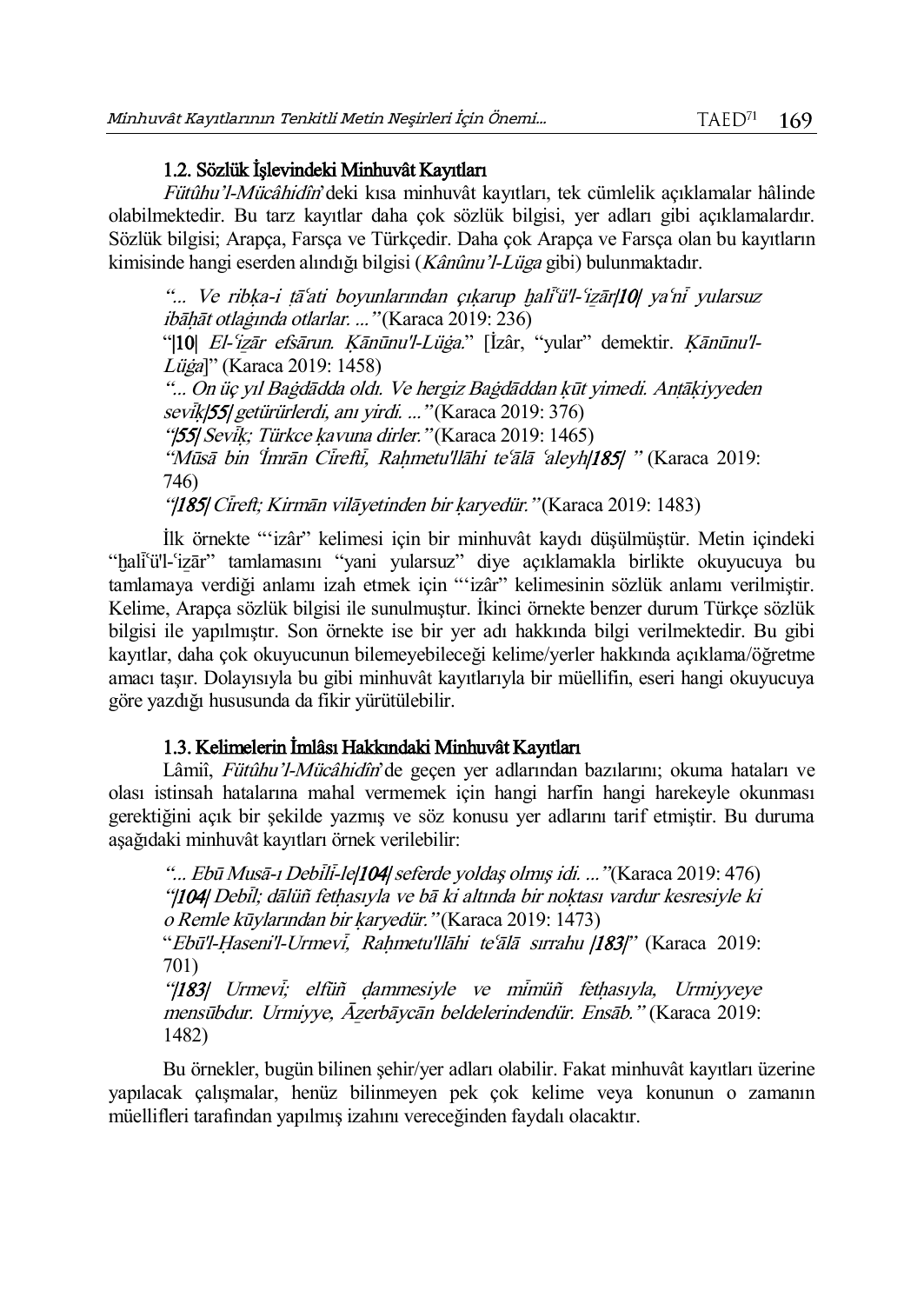# 1.4. Metni Açıklayıcı Minhuvât Kayıtları

Lâmiî, metne dâhil etmediği fakat metinde geçen konuyu zenginleştirecek, tamamlayabilecek bazı açıklamaları da minhuvât kaydı olarak düşmüştür. Bu açıklamalar bazen konuyla ilgili ilmî açıklamalar olabildiği gibi bazen de Lâmiî'nin kişisel görüşlerini içerebilmektedirler.

"Ve emmā Melāmetiyyeye mütesebbih-i mübtil, [13] zenādıkadan şol  $t\bar{a}$ yifedür ki daʻv $\bar{a}$ -yı ihl $\bar{a}$ s iderler. ..." (Karaca 2019: 239) "|13| Ekseriyā Rūm torlaklarınuñ hāli budur. Eger bunlara Rüsvā'iyye ve Õarābātiyye diyeler, münāsib-rekdür." (Karaca 2019: 1458)

Melâmilerin batıl olanlarından bahsedilen yerde Lâmiî böyle bir açıklama yapmıştır. Rum torlaklarını batıl kabul ettiğini ifade eden Lâmiî, onlara Rüsvâiyye ve Harâbâtiyye dense daha münasip olacağını bildirir.

"Ve yine ol dimişdür ki Harrāzda cüz<sup>y</sup>ice agsaklık gerek idi tā anuñ kademince kimse yol yüriyebileydi. Vāsıtide dahı cüz'ice zahmet gerek idi. Ve Cüneydde cüz<sup>y</sup>ice tizlik gerek idi ki ol, 'ilme mensūb idi. |81||82||83|" (Karaca 2019: 422)

"|81| Yaʿnī tarikatde tiz-rev idi. Sālikler aña tahammül idemezlerdi. Yaʿnī sālikleri ziyāde mücāhede üzerine tutardı degme bir kimse tākat getürmezdi." (Karaca 2019: 1469)

"|82| 'İbāret-i nüsha heme halk u bālend ber Harrāz çün ez-suhen-i hakāyık gūyed. Ya'ni cümle halāyık Harrāzuñ üzerine yükdür ve zahmetdür kaçan hakāyıkdan söz söyleye dimekdür. Tamām sözini fehm idemezler." (Karaca 2019: 1469)

"|83| Ya'ni Cüneyd taraf-ı 'ilme ziyāde yapışmış idi. Sāliklerüñ öglenmesine sebeb olurdı." (Karaca 2019: 1469)

Yukarıdaki metin, Fütûhu'l-Mücâhidîn'de Ebû Sa'îd-i Harrâz'dan bahsedilen yerden alınmıştır. 81. minhuvât kaydı, Harrâz'ı takip edebilmek için neden "cüzice aksaklık gerektiği" hususunu açıklamaktadır. Manevi hâllerde Harraz'ın adımlarını takip edebilmenin zor olduğunu, çünkü Harraz'ın hızlı bir şekilde yol katettiren bir meşrebi olduğundan bahsedilmektedir. Metinde Vâsıtî ile süluk edecek kişiye "zahmet"in gerektiği hususundan bahsedildikten sonra 82. minhuvât kaydında "zahmet"in Harrâz için ne demek olduğu açıklanmıştır. 83. minhuvât kaydında ise metinde Cüneyd-i Bağdadi hakkında söylenenin ne anlama geldiği açıklanmıştır. Böylece metin, okuyucu için daha anlaşılır hâle getirilmiştir.

Lâmiî, Fütûhu'l-Mücâhidîn'e pek çok ilave yapmıştır. Bu ilaveler başı sonu belli olan büyük parçalar hâlindedir. Ebû Sa'îd-i Harrâz'dan bahsedilen metindeki cümlelere bakıldığında bir açıklamaya ihtiyaç duyulmaktadır. Fakat Lâmiî, burada ihtiyaç duyulan açıklamayı metnin içinde değil minhuvât kaydında yaparak Câmî'nin metnini muhafaza etme eğilimi göstermiştir. Ayrıca metni daha anlaşılır kılmıştır. Bizzat kendi referansıyla böyle bir açıklama yapılması, metnin anlaşılmasını kolaylaştırmıştır.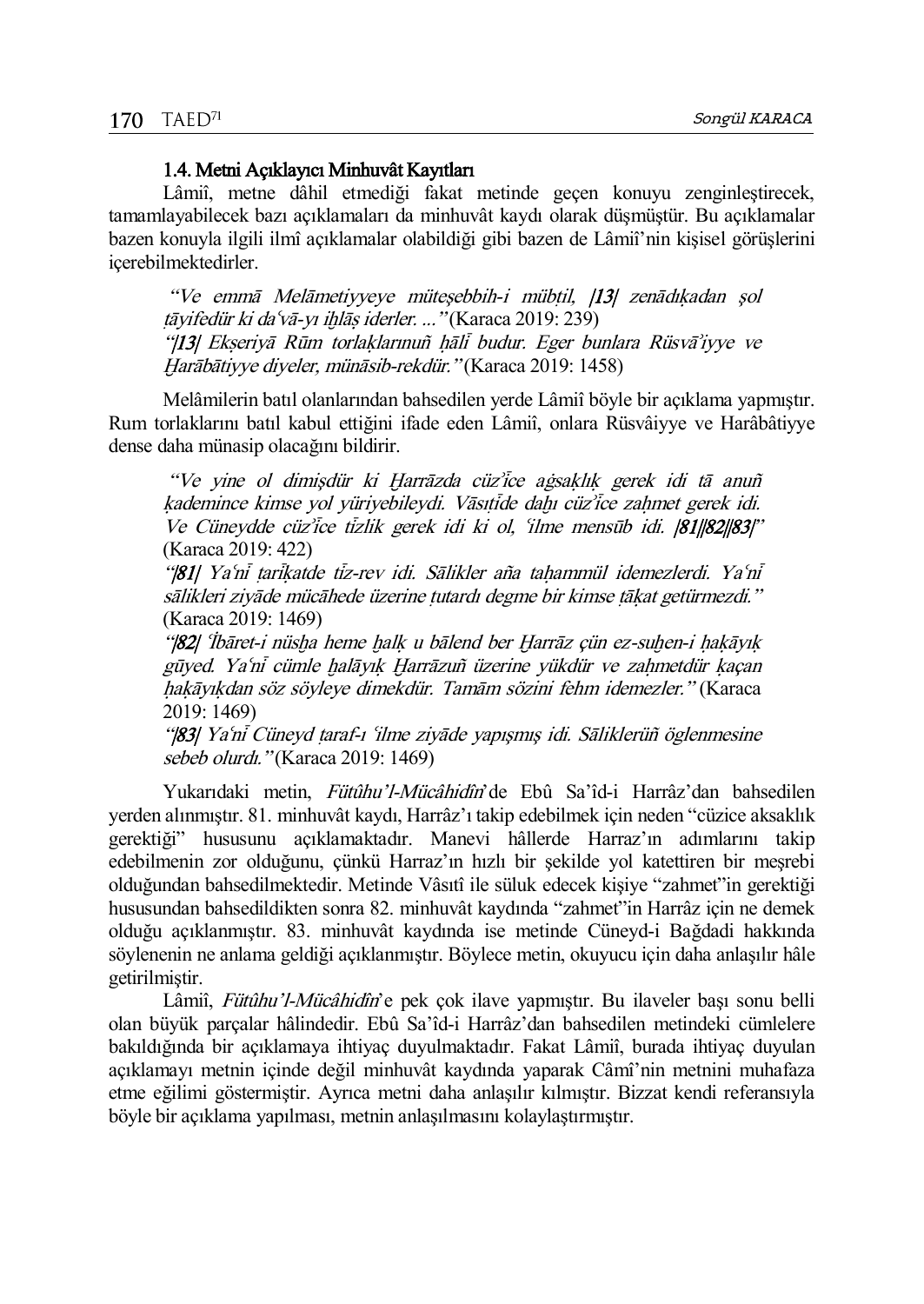"...Ve ol, evvelde ashāb-ı re'yden idi. Ya'ni Hanefiyyü'l-mezheb idi.|65| ..." (Karaca 2019: 391)

"|65| Zīrā ashāb-ı Şāfi'i, Hanefilere ashābu'r-re'y dirler. Kıyās ile hükm ettügiçün. Sāfiʻide kıyās yokdur. Nitekim Hanefiler, Sāfiʻilere ashābü'z-zāhir dirler." (Karaca 2019: 1466)

Fütûhu'l-Mücâhidîn'de Bayezid-i Bistâmî için "o önceleri ashab-ı re'yden idi, yani mezhebindendi." denilmektedir. Lâmiî. bu ifadenin okuvucu icin Hanefi mezhebindendi." denilmektedir. Lâmiî, bu ifadenin okuyucu için anlaşılamayacağını düşünüp fıkhî bir açıklama yapmıştır: "Şâfiîler, Hanefîlere ashab-ı rey derler. Çünkü Hanefîler kıyas ile hükmederler, Şâfiîlerde kıyas yoktur. Hanefîler de Şâfiîlere ashab-ı zâhir derler." Bu açıklama; okuyucunun, Rey şehrini de akla getirebileceği endişesiyle yapılmış olabilir ki o durumda metnin anlamı, epeyce tahrip olacaktır.

"...Göñüllerine şuġl-i ŤAcem dāŤiyesi düşüp Mevlānā Ţūsý-y-ile ki Ťulemā-yı Ťašrdan idi, İstanbūldan Ťazýmet-i Õorāsān eylemişler|243| ..." (Karaca 2019: 1003)

"|243| Emmā belki gitmemişlerdür. Ol esnāda gidüp Kirmānda Hażret-i Monlā-y-ıla buluşmışlardur." (Karaca 2019: 1493)

243. minhuvat kaydının düşüldüğü metin, Lâmiî'nin Fütûhu'l-Mücâhidîn'e ilave ettiği Şeyh İlahî'den bahsedilen kısımdan alınmıştır. Şeyh İlahî'nin gönlüne Acem taraflarına gitme isteğinin düşmesinden ve Mevlâna Tûsî ile İstanbul'dan Horasan'a doğru yola çıktıklarından bahsedilir. Lâmiî burada metinde geçen ifadeye aykırı ya da ilave bir görüşte bulunmuştur: "Belki de Şeyh İlâhî, Horasan'a varmamıştı, Mevlâna Tûsî ile Kirman'da görüşmüşlerdi." Bu, Lâmiî'ye ait bir açıklamadır ve konu hakkında net bir bilginin olmaması ya da yola çıkmışlarsa da Horasan'a varmış olduklarına dair bir bilginin olmamasından kaynaklanmış olabilir. Sebebi her ne olursa olsun bu minhuvât kaydı; Lâmiî'nin, ne kadar titiz ve sorgulayıcı bir müellif olduğunu ortaya koymaktadır.

# 1.5. Referans Mahiyetindeki Minhuvât Kayıt(lar)ı

Lâmiî'nin Fütûhu'l-Mücâhidîn'inde minhuvât kayıtlarının okuyucuyu yönlendiren bir işlevi olduğu görülmüştür. Eserin sadece bir yerinde görülen bu durum, bugünkü "Bu konudan aşağıda bahsedilmiştir." gibi yönlendirmelerin aynısıdır. Söz konusu minhuvât kaydı şudur:

"...Ve kimi üns ü delāl sāhibidür. Anlarda sıfat-ı berh gālib olur.[3]..." (Karaca 2019: 216)

"[3] Kıssa-i Berh bu kitābuñ nısfından aşaġada H`āce Muhammed Pārsānuñ kuddise sırruhu menākıbında mufassal zikr olınmışdur. Ve ol araya nazar olına." (Karaca 2019: 1457)

Burada Lâmiî, "Berh" hakkında bilgi vermek istemiştir. Fakat gereken açıklamayı Hâce Muhammed Parsa'dan bahsettiği yerde yapmış olduğu için okuyucuyu o kısma yönlendirmiştir. Söz konusu kısım şudur:

"...Ve bir mahalde dahı Berh sıfatını mevhibet nazarıyla anlara kerāmet itdiler. Ve kıssa-i Berh **Kütu'l-Kulüb**da mezkürdur. |229|..." (Karaca 2019: 951)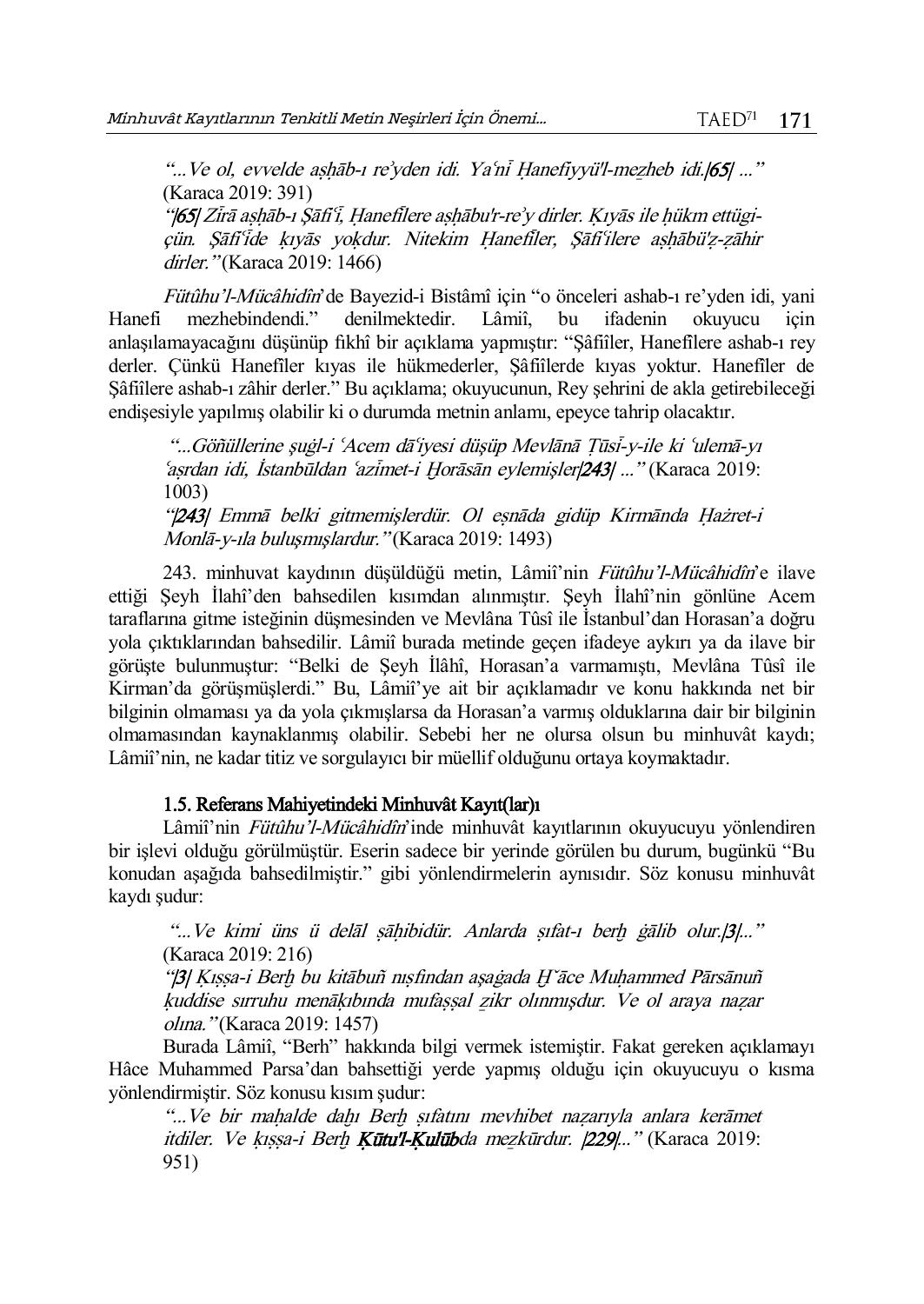Konuyla ilgili minhuvât kaydı ise şudur:

"|229| Kūtu'l-Kulūbda sol mahalde ki müste'nisinde olan mahbūblaruñ idlālin vaʻni ʻizz ü vakārın beyān eyler. Dimişdür ki Hak Teʻālā Mūsā ʻaleyhi's-salātu ve's-selāma emr eyledi ki: Beni İsrā'il içinde yedi yıl kaht olmışdı. Anuñ def'i içün Beni İsrā'il birle iştiskāya çıka. Pes Mūsā 'm yitmiş biñ Beni İsrā'il birle istiskāya çıkdı. Hak Teʿālā, Mūsāya vahy eyledi ki "Ben bundan bunlaruñ içün bu duʿāyı niçe kabūl eylerem ki bunları günāhlarınuñ zulmeti kapladı ve sırlarını habāset dutdı. Ve baña ġayrı yakīn üzerine du'ā eylerler. Ve mükrimden emin olurlar. Yüri var benüm bir kulum vardur Berh dirler, aña söyle ki du'āya çıksun." Pes Mūsā 'm Beni İsrā'ilden Berhi teftis itdi. Kimesne bilmedi. Bir gün Mūsā 'm volca giderken gördi karşudan bir kara kul gelür. Alnında eser-i sücūddan toprak var. Ve bir 'abānuñ içinde ucunı boġazına baġlamış. Pes Mūsā 'm nūr-ı Hakk-ıla anı bildi. Ve andan adını sordı, eyitdi: Adum Berhdür. Mūsā 'm eyitdi: Bunca gündür ki seni taleb eyledüm. Yüri Hak Te'ālādan yaġmur taleb eyle. Ol dahı hurūc idüp eyitdi ki: Senüñ islerüñden bu nedür? Ve senüñ hükmüñde bu nedür? Pes saña ne zāhir oldı? Bıñarlaruñ eksildi mi yoksa yillerüñ saña muti<sup>«</sup> olmaz mı oldı? Yoksa vanuñda olan dükendi mi yoksa günāhkārlara ġażabuñ ziyāde mi oldı? Sen Gaffār degül mi idüñ? Hatā idicileri halk itmezden evvel rahmeti yaratduñ ve şefkatle emr itdüñ ki şimdi emrüñe muhālefet idenlerden mi olduñ yoksa bize mümteni" mi göstermek istersin yoksa fevt ola mı diyü korkarsın ki isti'māl idersin? Vaktā kim Berh bu kelimātı itdi, gitmedin yaġmur gelüp Beni İsrā'ili ıslatdı. Ve ol gün Hak Te'ālā şol kadar otlar bitürdi ki dize çıkdı. Pes Berh dönüp gitdi ve Mūsā 'm aña istikbāl itdi. Berh eyitdi: Gördüñ mi yā Mūsā Rabbüñle nice çekişdüm ve baña nice insāf eyledi? Mūsā 'm ol sözden bihużūr olup Berhe kasd eyledi. Pes Hak Sübhānehu Tebāreke ve Teʿālā Mūsāya ʿaleyhi's-selām vahy eyledi ki "Be-dürüsti Berh beni günde üç kerre güldürür." (Karaca 2019: 1489, 1490)

Görüldüğü gibi Lâmiî, uzun bir minhuvât kaydı düşmüştür. Lâmiî, bu minhuvât kaydına eserdeki 2 farklı yerde ihtiyaç duymuştur. Fakat minhuvât kaydını Berh'in geçtiği ilk yerde değil de ikinci yerde düşmesi, dikkat çekmektedir. Bunun sebebi, Berh kelimesinin geçtiği ikinci yerde Kûtu'l-Kulûb'un da zikredilmesi olabilir. Nitekim Lâmiî, bu konudaki minhuvât kaydını Kûtu'l-Kulûb'u kaynak göstererek vermiştir.

Buradan anlaşılmaktadır ki modern dipnot gösterme yöntem/amaçları, 16.yy. başları için de geçerliydi.

#### 1.6. Karşılaştırmalı Minhuvât Kayıtları

Minhuvât kayıtları, eserde bahsedilen bir konuyu bazen destekleyen bazen de reddeden mahiyette olabilmektedir. Bu, genelde başka metinler kaynak gösterilerek yapılmaktadır. Böylece bir konu hakkında bilgi verirken o konu hakkındaki diğer görüşleri de okuyucuya sunup daha tarafsız bir tutum sergilenebilmektedir. Hızır ve İlyas hakkındaki bir bahiste Fütûhu'l-Mücâhidîn'de geçen metin ve ilgili minhuvat kaydı söyledir: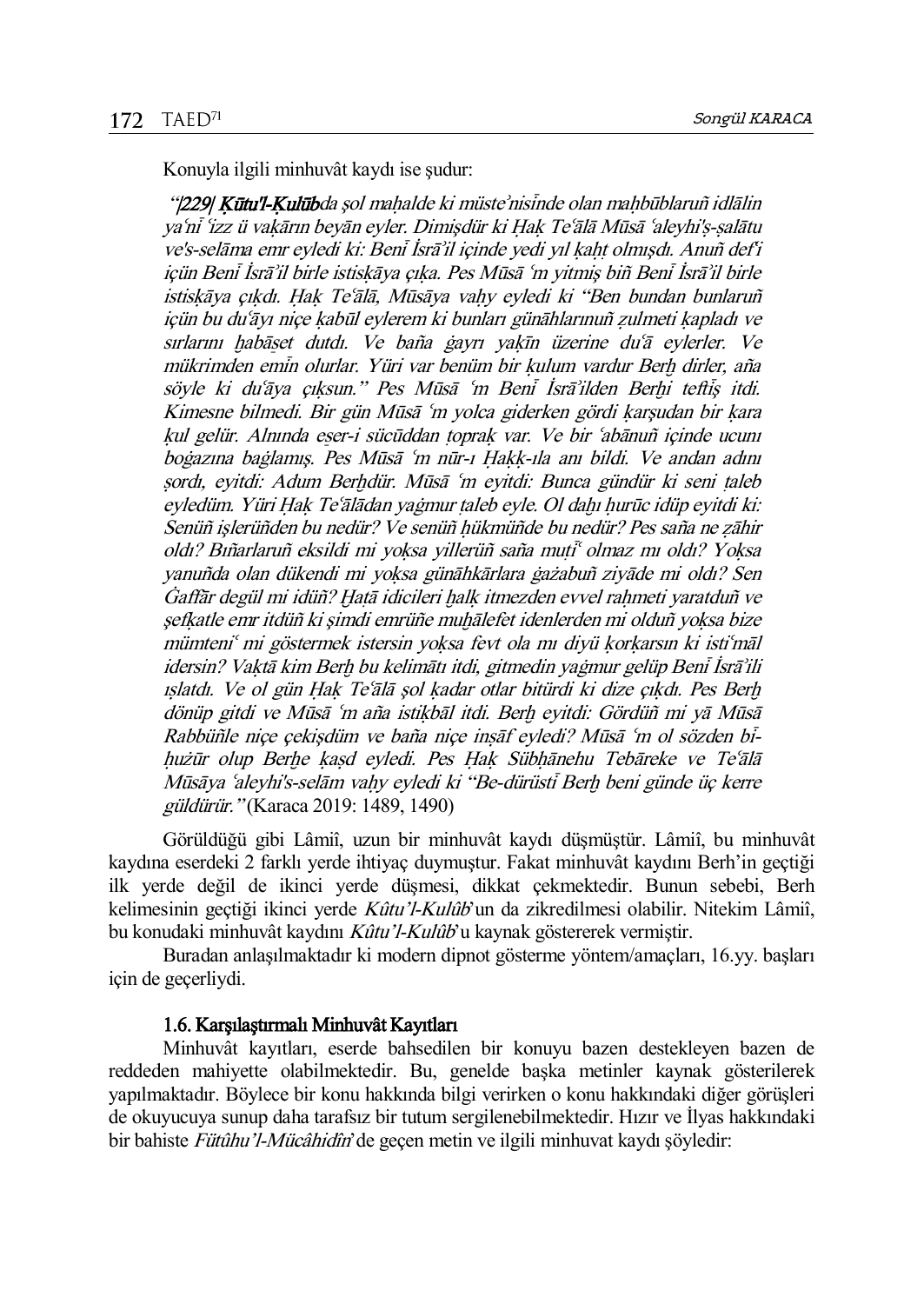"...Ve her zamān Hıżr ve İlyās `aleyhumā's-selām halāyıkı şeri`at-i Mustafaviye daʻvet iderler. Ve her kim İlyās u Hızruñ 'aleyhumā's-selām vücūdına inkār ider, ġāyet cehlindendür. Ve her kim nübüvvetine inkār eyler, hatm-i nübüvvet nakżından ihtirāz idüp kıllet-i ʿaklındandur. |17|..." (Karaca 2019: 253, 254)

"|17| Bu söz Seyh ʿAbdü'r-rezzāk Kāsinüñ Istulāhātda didügi kelāmı redde isāretdür. Ve anda dimisdür ki "Hıżr, sıfat-ı bastdan ve İlyās, şıfat-ı kabżdan kināvetdür." Ve Seyh Sadre'd-din Konevi rahimehu'llāh Tabsıratü'l-Mübtedi ve Tezkiretü'l-Müntehide dedigüne reddür ki dimişdür ki: Hıżr, ʿālem-i miŝāldedür." (Karaca 2019: 1458,1459)

Yukarıda verilen metin, Hızır ve İlyas'ın bu dünyada var olduğu anlamına gelmektedir. Fakat metne ilave edilen 17. minhuvât kaydında onların varlıklarını mecaz olarak düşünmek gerektiğine dair açıklama yapan eserlerden alıntı yapılmıştır.

"...Atası Baġşūrdandur ki Herāt-ıla Merv ortasında bir şehrdür. Ve anuñ mevlūd u menşeÿi Baġdād-ıdı. |87|..." (Karaca 2019: 429) "|87| Kitābu Menākıbu'l-Ebrārda eydür "Nūri Baġdādiyyü'l-mevlūd ve'l-

menşe' ve Horāsāniyyü'l-aşldur. ..." (Karaca 2019: 1470)

Yukarıdaki metin Ebu'l-Hüseyn Nurî'nin künyesi hakkında bilgi verilen yerden alınmıştır. Doğduğu yerin Bağdat olduğu bilgisini verdikten sonra Lâmiî, bir minhuvât kaydı düşmüştür. İbnü'l-Hâmis'in Menâkıbu'l-Ebrâr'ından alıntı yapılarak oluşturulan minhuvât kaydında Nurî'nin Bağdatlı oluşuna ilaveten Horasan asıllı olduğu bilgisi bulunmaktadır. Böylece Lâmiî, Hızır ve İlyas konusunda görüldüğü gibi bir konu hakkında sahip olduğu tüm birikimi okuyucuyla paylaşan, eksik veya hatalı anlaşılmaya mahal vermeyen çok dikkatli/titiz bir müellif olarak karşımıza çıkmaktadır.

## 1.7. Sosyal Hayat Hakkında Bilgi Veren Minhuvât Kayıtları

Lâmiî, Fütûhu'l-Mücâhidîn'de sufilerin hayatları hakkında bilgi verirken gündelik hayattan aktarımlar da yapar. Böylece hakkında bilgi verilen sufilerin zamanına ait mesleklerin yanı sıra sofra ve giyim kuşam gibi sosyal hayata ait unsurlar hakkında da bilgi verilmektedir. Bu konulardan sofra ve giyim kuşama dair açıklamalar ise genellikle minhuvât kayıtlarında yapılmıştır. Bu nedenle sosyal hayat hakkında bilgi veren minhuvât kayıtlarını sofra ve giyim kuşam başlıkları halinde iki alt başlığa ayırdık. Fakat sosyal hayata dair olan minhuvât kayıtları sadece bu iki konudan ibaret değildir. Mesela Fütûhu'l-Mücâhidîn'in mukaddime kısmında Melamilerden bahsedilirken diğer sufi tiplerinde olduğu gibi onların da gerçeği ve sahtesinin özellikleri anlatılmaktadır. Sahte Melamilerin anlatıldığı yere Lâmiî şöyle bir minhuvât kaydı düşmüştür.

"Ve emmā Melāmetiyyeye mütesebbih-i mübtil, [13] zenādıkadan şol tāvifedür ki daʿvā-yı ihlās iderler. Ve izhār-ı fisk u fücūrda mübālaga gösterürler ve dirler ki bizüm bu islerden murādumuz melāmet-i halk ve ıskāt-ı nazar-ı merdümdür. ..." (Karaca 2019: 239) |13| Ekšeriyā Rūm torlaòlarınuñ óālý budur. Eger bunlara Rüsvāÿiyye ve Õarābātiyye diyeler, münāsib-rekdür." (Karaca 2019: 1458)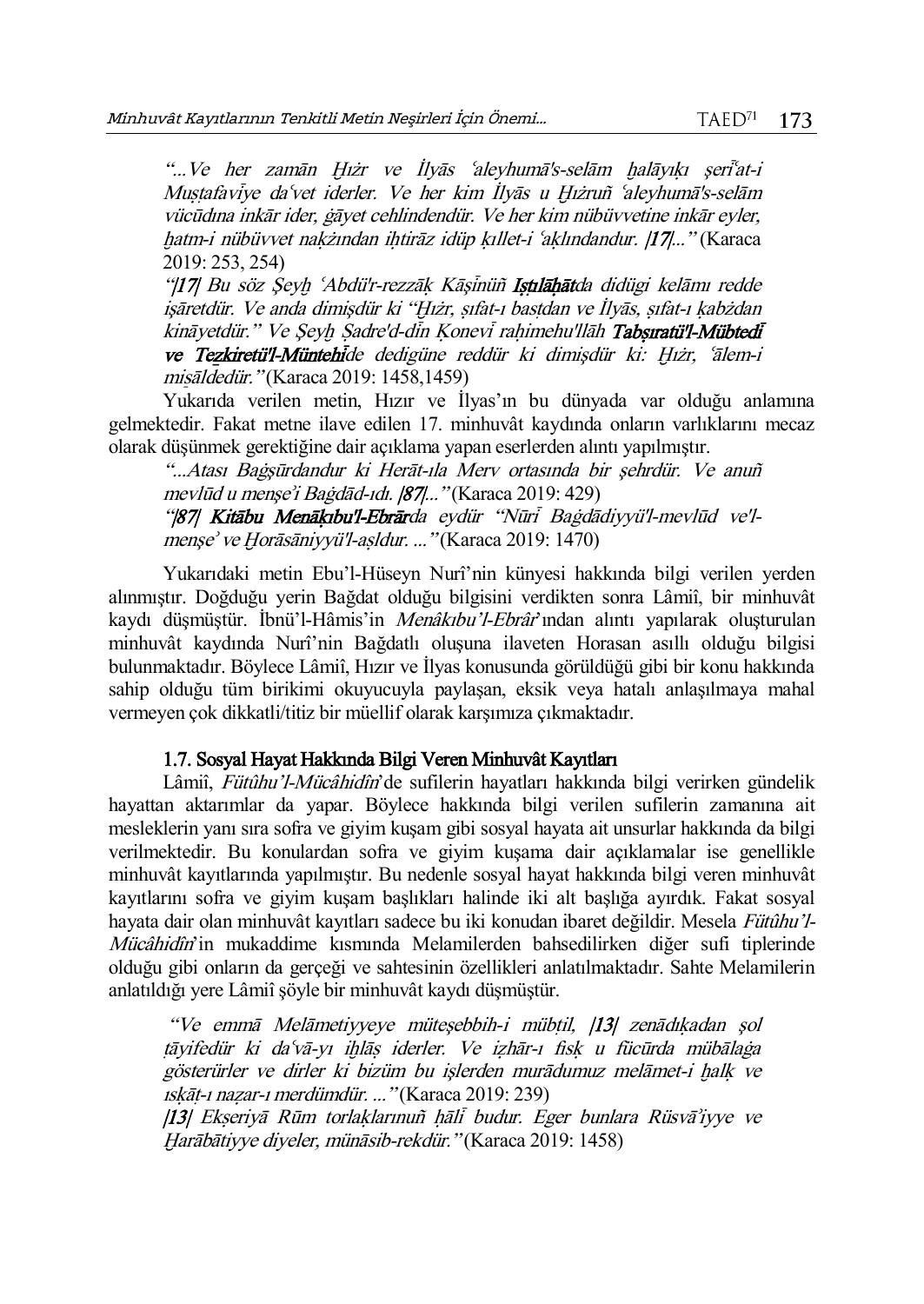Burada görüldüğü üzere Lâmiî, Anadolu'daki torlaklar hakkında görüş beyan etmekte ve onların Melamiliğinin sahte olduğunu, kendi yanlış işlerine Melamiliği perde yaptıklarından bahsetmektedir. Kendi dönemi için gerekli gördüğü bu görüşünü metne ilave etmeyip derkenarda okuyucuya sunmuştur.

### 1.7.1. Sofra

Fütûhu'l-Mücâhidîn'deki minhuvât kayıtlarında sofra ve yiyeceklere dair 3 minhuvât kaydı tespit edilmiştir:

"Tūr-ı Sinā başında üstādı Ebū'l-Hasen-i Zerinüñ vanında bir harnūb aġacı altındadur. [99]" (Karaca 2019: 452)

"|99| Harnūb kiçiboynuzı didükleri miyedür." (Karaca 2019: 1473) "...Tīh-i Benī İsrāʾīlde yaʿnī Benī İsrāʾīl ser-gerdān oldukları sahrāda nān-per $z$ ede $|165|$  ve bāklā ārzūsi düşdi. ... "(Karaca 2019: 643) "|165| Nān-perzede bir nev etmekdür. Kuş yeleklerin cem iderler. Dahı anuñla ol etmegüñ yüzin ignelerler. Horāsānda çok olur ve diyār-ı Rūmda ignelü bir tarağla iderler." (Karaca 2019: 1481)

Birinci örnek, sözlük mahiyetindedir. Harnûb kelimesinin anlamı Türkçe olarak verilmiştir. İkinci örnek, sofra kültürü açısından dikkat çekicidir. "Nân-perzede" kelimesinin açıklandığı bu minhuvât kaydında Lâmiî, bu ekmeğin nasıl bir ekmek olduğu ve hangi bölgelerde bulunduğu hakkında bilgi verir. Verdiği bilgiye göre nânperzede, yan yana getirilip ince uçlu bir tarak gibi işlev görebilen kuş kanatlarıyla ekmek hamurunun üstü iğnelenerek pişirilen ekmektir. Horasan'da çok olur. Anadolu'da bu iğneleme işi bir çeşit tarakla yapılır. Sofra hakkındaki üçüncü örnek de şöyledir:

"...Öñüme etmek üsküreyle kāme|213| getürdi ya'ni bir ekşice nesne getürdi. ..." (Karaca 2019: 853)

"|213| Kāme dirler her nesneyi ki ekşideler, ʿArablar taʿrib idüp kāmiḥ dirler. Egerçi kim kıyās-ı cim-ile kāmic dimek idi. Āb-ı kāme meşhūrdur. Süfrelerde dahı götürürler. Hoşh ār bir mayhoş sudur ki niçe müddet etmegi ısladurlar ve terbiyet iderler. Anuñ šuyına kāme dirler." (Karaca 2019: 1486)

Üçüncü örnek, Lâmiî'nin Fütûhu'l-Mücâhidîn'de sıkça kullandığı bir üslup içerir. Lâmiî, Fütûhu'l-Mücâhidîn'de bilin(e)meyen bir kelimeyi cümle akışını bozmadan, parantez açar gibi "ya'ni..." diyerek açıklar. Fakat birçok kez "ya'ni" deyip açıkladığı kelimeyi minhuvât kaydında ayrıca belirtir, izah eder. Fütûhu'l-Mücâhidîn'de "Önüme ekmek ve toprak bir kabın içinde ekşice bir şey getirdi." anlamına gelen metindeki "kâme" kelimesine minhuvât kaydı düşerek bir açıklama yapmıştır. Bu açıklamaya göre kâme, ekmeklerin ıslatılıp mayhoş bir tat almasını sağlayan bir çeşit sudur. Bazen ekmek ve kâme suyu sofraya ayrı ayrı gelir bazen de kâme suyu ekmeğe karıştırılmış şekilde gelir. Araplar buna kâmih veya kâmic derler.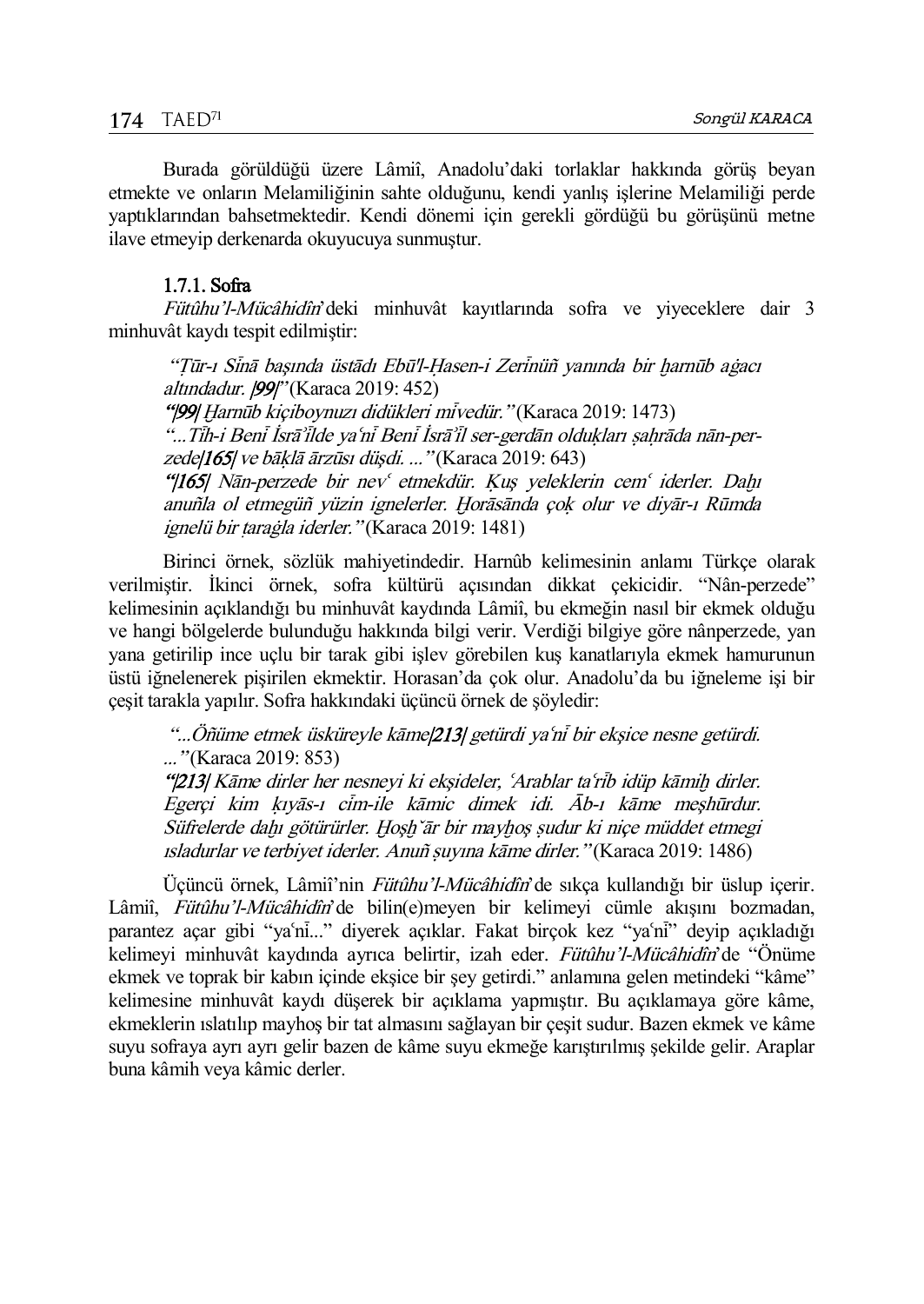# 1.7.2. Giyim Kuşam

Fütûhu'l-Mücâhidîn'de kişilerin giydiği bazı kıyafet ve kumaş adları geçmektedir. Lâmiî yine bunlar içerisinde bilin(e)meyenleri minhuvât kaydında açıklamıştır. Bunlar daha çok sözlük bilgisi mahiyetindedir.

"...  $Kab\bar{a}$ -y-ıla $|54|$  bürürdi sipāhiler gibi. ..." (Karaca 2019: 376) "[54] Kabā; fāhir libās" (Karaca 2019: 1464)

"... Bir vaktde mescid-i reyde pāytābe ya'ni ayaġına bir dolak taleb itdi. Bir kimesne andan yaña bir kıymeti debiki<sup>[70]</sup> atuvirdi. Ya'ni bir nāzük harir-i Mışri ihsān eyledi. ... "(Karaca 2019: 415)

"|70| Tekmiletü's-Sıhāhda eydür; Debik, feth-i dāl-ile ve kesr-i bā-y-ile arż-ı Mısrda, Kas ile Garami ortasında bir kasabanuñ adıdur. Nāzük ince harir kumāşları olur. Aña mensūb olan kumāşa debiki dirler." (Karaca 2019: 1468) "...Ve ol ya'ni Şeh Şücā", kabā-y-ıla yürürdi dahı şevket-ile; Ferġāni ve Nūri ve Sirvāni ve Hiri taylesān-ıla yürürlerdi.  $|97|$ ..." (Karaca 2019: 442)

"|97| Ţaylesān şol ridāya dirler ki anuñla ŤArablar dülbendlerin örterler. Ve bir ucıyla gāh olur yüzlerini örterler ve gāh bir ucın omuzundan aşurı üzerine atarlar." (Karaca 2019: 1473)

Birinci örnek, kabânın gösterişli kumaş anlamına geldiği bilgisini vermektedir. Sözlük bilgisi gibidir. İkinci örnekte *debîkî* adlı bir kumaştan bahsedilmektedir. Buna göre Debîk; Mısır'da, Kas ile Garamî arasında bir kasabadır. Burada ipekten yapılan bir kumaş çeşidi vardır. Bu kumaşa debîkî denilmektedir. Üçüncü örnekte ise taylesanın Araplar tarafından nasıl kullanıldığını açıklar. Buna göre yüzlerini örtmek için kullandıkları gibi bir ucunu omuzlarından aşağı sarkıtarak da kullandıklarından bahsedilir.

## 1.8. Literatüre Katkı Sağlayabilecek Minhuvât Kayıt(lar)ı

Minhuvât kayıtlarının içeriklerinin herhangi bir sınırlamadan uzak oluşu, okuyucular ve günümüz araştırmacıları için hazine değerindedir. Çünkü herhangi bir yere iliştirilmiş herhangi bir not, tarihin bir bilinmezine ışık tutabilir. Bunlardan biri Lâmiî'nin 298. minhuvât kaydıdır. Âşık Paşa'dan (öl. 1332) bahsedilen yere düşülen bu minhuvât kaydında Lâmiî, Âşık Paşa'nın oğlu Elvan Çelebi'den (öl.1358'den sonra) şöyle bahsetmektedir:

"... Hemān maʿārif-nāmelerine ki ʿĀsık Pasa Divām dimeg-ile maʿrūfdur nazar itmek anuñ ahvāline vukūfda kāfidür. Ve'l-hāsıl ol bir kitābdur ki etvār-1 sülūkda anuñ nazīri yokdur. [298]" (Karaca 2019: 1417) "|298|'Āşık Paşa gibi oġlı Elvān Çelebi dahı ehl-i 'irfān idi. Ve 'āşık-meşreb idi. Ve anuñ dahı maʿārifi ve **Divān**ı vardur, meşhūr u makbūldür.

Beyt:

İy evliyā-yı Hak hakkı Hakdan cüdā diyen Hakdan utanmadın bu sözi mutlakā diyen Ol Hak diyü turur beni bunlardan isteñüz Ol ben ben ol-venin didi ol ben Hudā diyen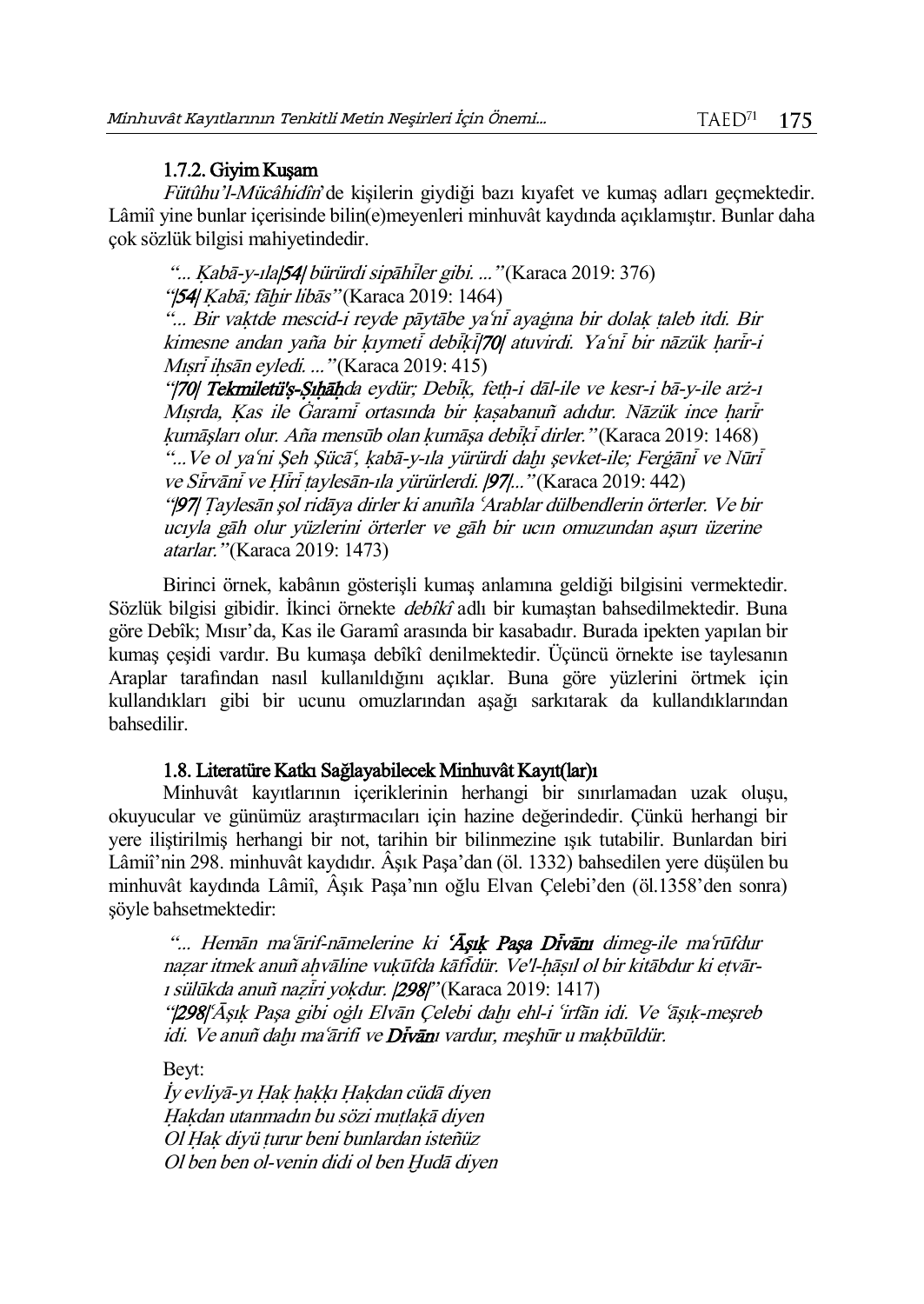Elvān sen evliyāyı hakikat-i Hak oldı bil Söz Hak diyendedür hic anlamaz hatā diyen

Diger: Evliyānuñ kulları çok eñ kemi Elvāndur Kemteridür kemteridür kemterinüñ kemteri" (Karaca 2019: 1501, 1502)

Elvan Celebi'nin bir *Divan*'ı olduğuna dair kayıtların var olduğundan bahsedilmektedir fakat bu esere henüz ulaşılamamıştır. Esere henüz ulaşılamadığı için de bu bilgiye "zayıf" nazarıyla bakılmaktadır (Köksal 2005: 475). Açıkçası Lâmiî gibi bir müellifin böyle bir ifade kaydetmesi, kanaatimizce Elvan Çelebi'nin bir Divan'ı olduğu fikrini güçlendirmektedir. Zira Elvan Çelebi'nin Menâkıbu'l-Kudsiyye dışındaki şiirlerini mecmua gibi kaynaklardan derleyip toparlayarak yayımlayan M. Fatih Köksal, 9 şiir tespit etmiştir (Köksal 2005: 479-491). Bunların biri Menâkıbu'l-Kudsiyye'de bulunmaktadır (Erünsal ve Ocak 2014: 248-252). "Evliyânun kulları çok en kemi Elvândur/Kemteridür kemteridür kemterinün kemteri" beytinin olduğu şiir, Köksal'ın neşrinde bulunmaktadır (Köksal 2005: 491). Fakat Lâmiî'nin ondan önce aktardığı 3 beyitlik diğer şiir, Köksal'ın neşrettiği şiirler arasında yoktur. Bu bilgiler ışığında sadece mecmualarda 9 şiiri olan bir şair hakkında, dikkatli bir müellif tarafından Divan'ı olduğuna dair verilen bilgiyi de göz önünde bulundurursak; Elvan Çelebi'nin divan sahibi olduğu düşüncesi güçlenmiş olur.

#### Müellifin Kendisi ve Başkaları Hakkında Bilgi Verdiği Minhuvât Kayıtları

Fütûhu'l-Mücâhidîn'deki minhuvât kayıtlarının en özel yanı, Lâmiî'nin; kendisi, çağdaşları ve Bursa ilgili de bilgi vermesidir. Bu kayıtlar sayesinde yaşadığı dönemi Lâmiî'den dinlemek mümkün olabilmektedir.

"Şeyhü'l-İslām eyitdi: Kimse anı taleb-ile bulımaz emmā anı yine tālib bulur. Ve mādām ki anı bulmaz, taleb eylemez.  $|84|$ " (Karaca 2019: 423) "|84| Bu fakirüñ sened-i saʿādetümüz olan Ahmed Buhāri-i Nakşibendi Hażretleri kaddesa'llāhu teʿālā sırrahu dāyim meclis-i şeriflerinde buyururlardı ki: Her sekirden tuşın tutmaz lākin tuşını dahı sekirden tutar." (Karaca 2019: 1470)

Bu metin, *Fütûhu'l-Mücâhidîn*'de Ebû Saîd-i Harrâz'dan bahsedilen kısımdan alınmıştır. Metinde Şeyhülislam olarak zikredilen Herevî'den "Aramakla bulunmaz fakat bulanlar, arayanlardır." diye nakledilen sözün olduğu yere Lâmiî, bir minhuvât kaydı düşmüştür. Ahmed Buharî'nin kendi şeyhi (sened-i saadeti) olduğunu belirttiği bu kayıtta ondan bir de söz nakletmiştir. Bu söz "Her kuşak, beli tutmaz; fakat beli tutan, kuşaktır." anlamına gelmektedir. Aralarında benzerlik olduğunu düşündüğü bu sözü naklederek kendi döneminin şifahi kültürünü yazıya geçirmiştir.

"Emir Seyyid el-Buhāri, Kaddesa'llāhu teʻālā sırrahu  $[248]$ " (Karaca 2019: 1011)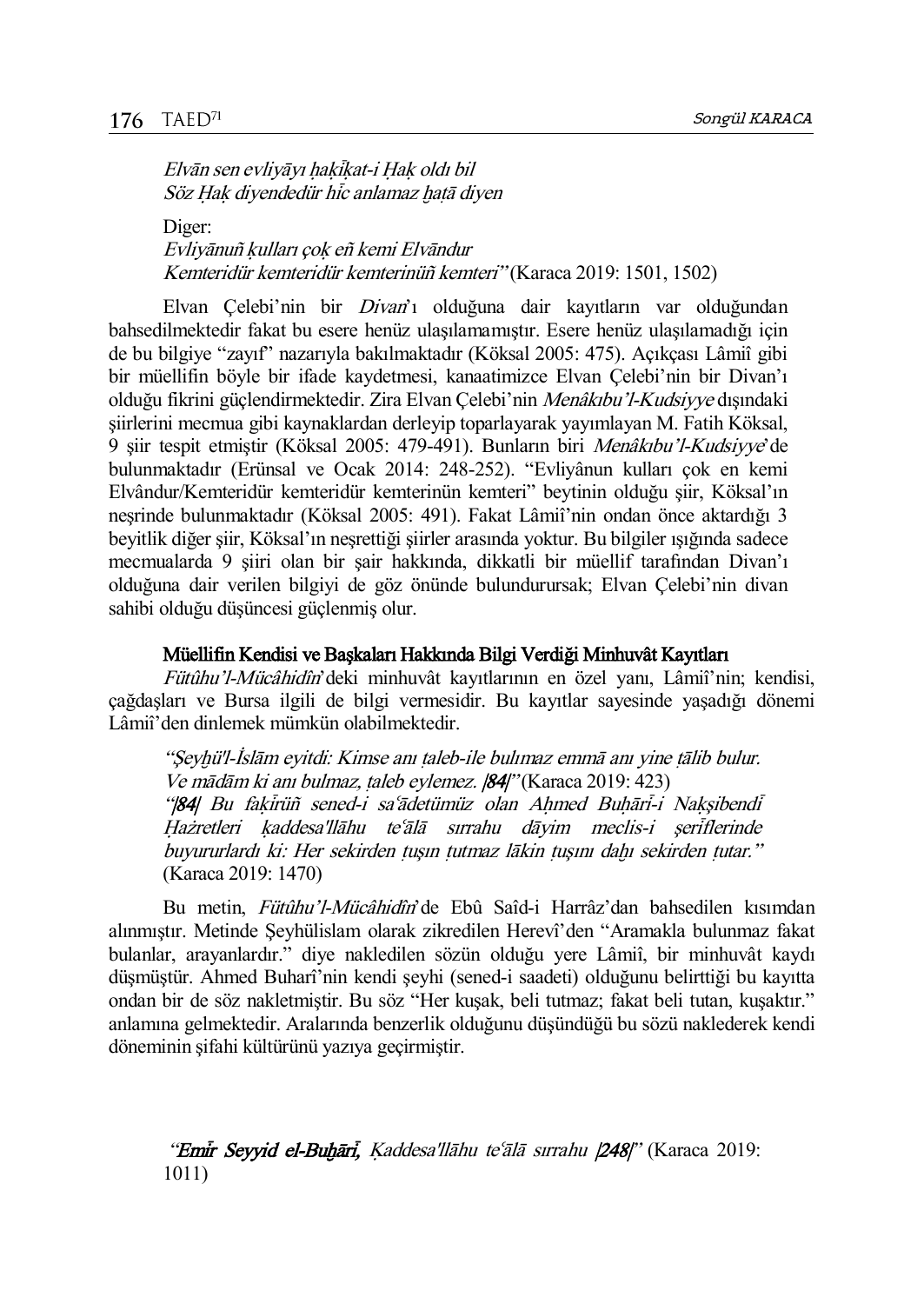"|248| Bunlar Burūsada yatan Seyyid Buhāri Hażretleri degüldür. Anlaruñ ism-i şerifleri Muhammeddür. Anlar Hicretüñ sekiz yüz otuz üçinde vefāt eylemişlerdür. Nitekim dimişlerdür: İntikāl-i Emir Sultān oldı Tārīh intikāl-i Emīr Emmā sened-i saʿādetümüz olan Seyyid Ahmed Buhāri Hażretlerinüñ mübārek aġızlarından işitdüm ki buyurdılar: Bizümle Seyyid Muhammed Buhāri ortasında nisbet gāvetde karibdür." (Karaca 2019: 1494)

Yukarıdaki metin, Fütûhu'l-Mücâhidîn'de Lâmiî'nin şeyhi Emir Ahmed Buharî'den bahsedilen kısımdaki başlıktır. Lâmiî, Bursa'da medfun Emir Sultan ile karıştırılabilir diye şeyhinden bahsettiği yere bir minhuvât kaydı düşmüştür. 248. minhuvât kaydı olan bu örnekte durumu gayet net bir şekilde açıklamıştır: "Bunlar (Emir Seyyid Buhari), Bursa'da medfun Emir Sultan değildir. Onun ismi Muhammed'dir ve o Hicretin 833'ünde (M. 1429) vefat etmiştir. Nitekim onun vefatına 'İntikâl-i Emîr Sultân oldı/Târîh intikâl-i Emîr' diye tarih düşürülmüştür. Ama sened-i saadetimiz olan Seyyid Ahmed Buhari'nin mübarek ağzından işittim ki: Bizimle Emir Sultan arasındaki münasebet gayet yakındır." Böylece farklı kişiler de olsalar aslında Emir Sultan ile mana bakımından birbirine yakın kişiler oldukları Lâmiî tarafından ifade edilmektedir.

"Ve Sultān Muhammed bin Murād Hān Gāzī rahimehu'llāhu teʿālā Kostantiniyye fethi-çün üzerine düşicek Ak Seyh ve Akbıyık|296| ve H'ōca Pasa Hażretleri rahimehu'llāhu teʿālā ġazāya bile gitmişler-idi. ...." (Karaca 2019: 1411)

## "|296| Akbıyık el-Meczūb rahimehu'llāhu teʿālā

Hācī Bayram Hażretlerinüñ dervislerindendür. Kabr-i müteberrekleri Burūsada Sarrāf Medresesi mukābilesindedür. Başları 'uryān saçları tārumār õıròayla yürürlerdi. Keşf ü kerāmāt ehli idi. Ekšer sülūk üzerine idi. Ve dervişlere dāyim süfresi ve nefis ta'āmları çıkardı. Bu hakir anlaruñ ulu oġullarını vālidüm vanında gördüm. Vālidüm merhūm eyitdi: Kisvetinde ve sūretinde ataları Akbıyıka tamām müsābihdür. Baslarında ekser yirinde saçı yoġ-ıdı." (Karaca 2019: 1501)

Fütûhu'l-Mücâhidîn'de Akşemseddin'den bahsedilen kısımdan alınan yukarıdaki metinde Fatih Sultan Mehmet'in; Akşemseddin, Akbıyık ve Sinan Paşa ile gazaya gittiğinden bahsedilmektedir. Lâmiî burada önce Akbıyık hakkında bilgi vermiş, ardından Akbıyık'ın büyük oğlu ile tanıştığını söylemiş ve onu tarif etmiştir. Bu minhuvât kaydı, Lâmiî'nin babasının da Akbıyık Meczub'u gördüğünü kanıtlamaktadır.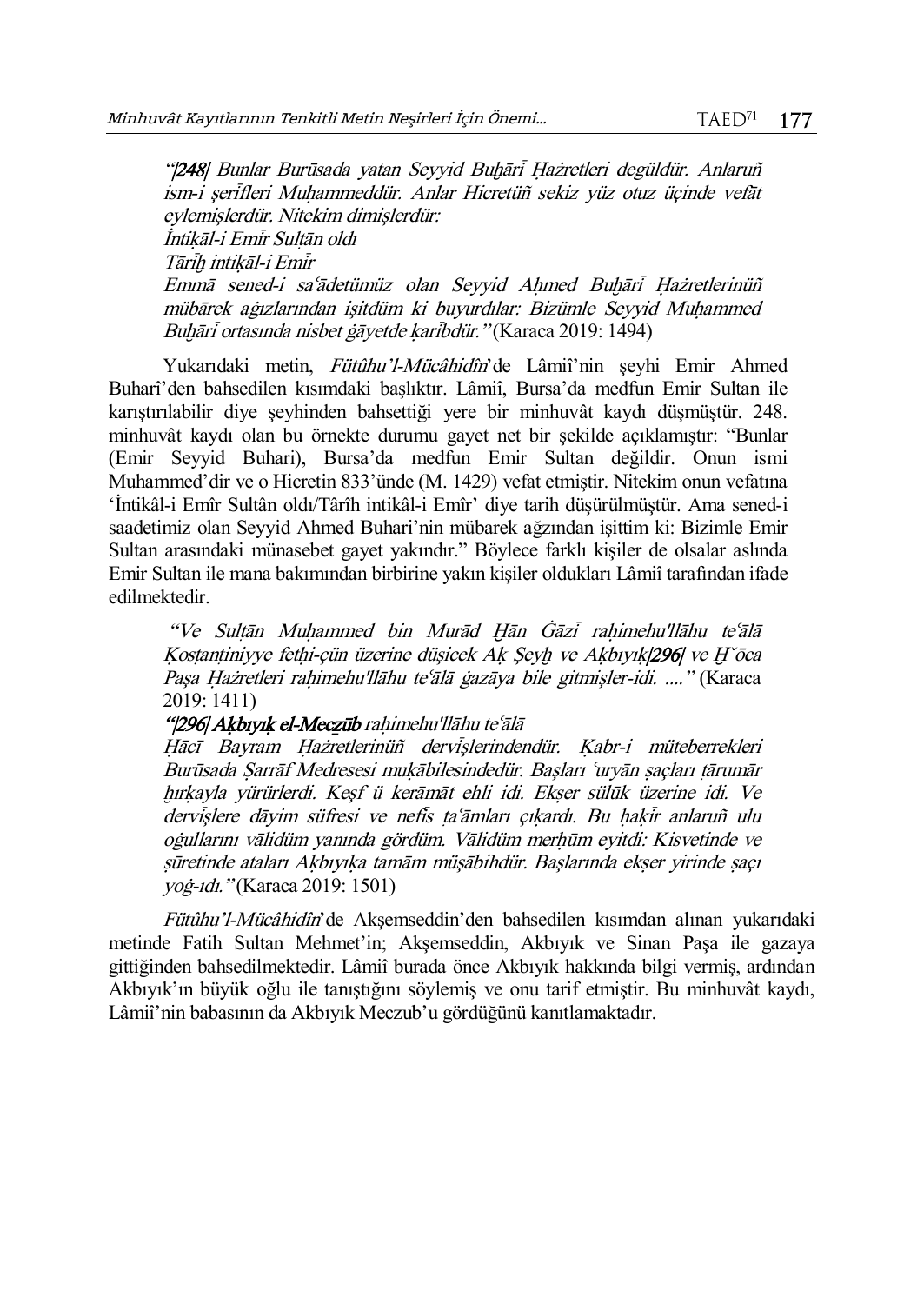# Sonuç

Görüldüğü gibi Lâmiî, eserini çok dikkatli ve titiz bir şekilde inşa etmiştir. Teliftercüme bir eser olan *Fütûhu'l-Mücâhidîn* hem Anadolu'daki Türkçe sufi tabakat geleneğini inşa eden eserlerin başlangıcı olması hasebiyle hem de minhuvât kayıtlarındaki çeşitlilik ve zenginlik nedeniyle önemli bir eserdir. Lâmiî'nin bu eseri, bize minhuvât kayıtlarının içeriğine dair bir bakış açısı sunmuştur. Buna göre minhuvât kayıtları; nüsha farkları, kullanılan kelimeler, imlâ ve ifade meseleleri, metin tamir ve tenkidi, sofra ve giyim kuşam kültürü gibi unsurların yanında müellifin kendisi, başka önemli şahsiyetler ve yaşadığı şehir hakkında da literatüre kıymetli katkılar sağlayan notlar olarak karşımıza çıkmaktadır. Bu, minhuvât kayıtlarının mahiyeti hakkında yapıldığı bilinen ilk tasniftir. Fakat şüphesiz bu kayıtların mahiyeti bu tasnifle sınırlı değildir.

Lâmiî'nin Fütûhu'l-Mücâhidîn'inden hareketle hazırlanan bu makalede yazma eserlerin derkenarlarındaki müellife ait minhuvat kayıtlarının, metni veya müellifin yaşadığı dönemi ne kadar zenginleştirebileceği gösterilmeye çalışılmıştır. Buna göre minhuvât kayıtları olan eserlerin tenkitli metni yapılırken bu kayıtların da tenkidinin yapılması ve tenkitli metne ilave edilmesi önem arz etmektedir.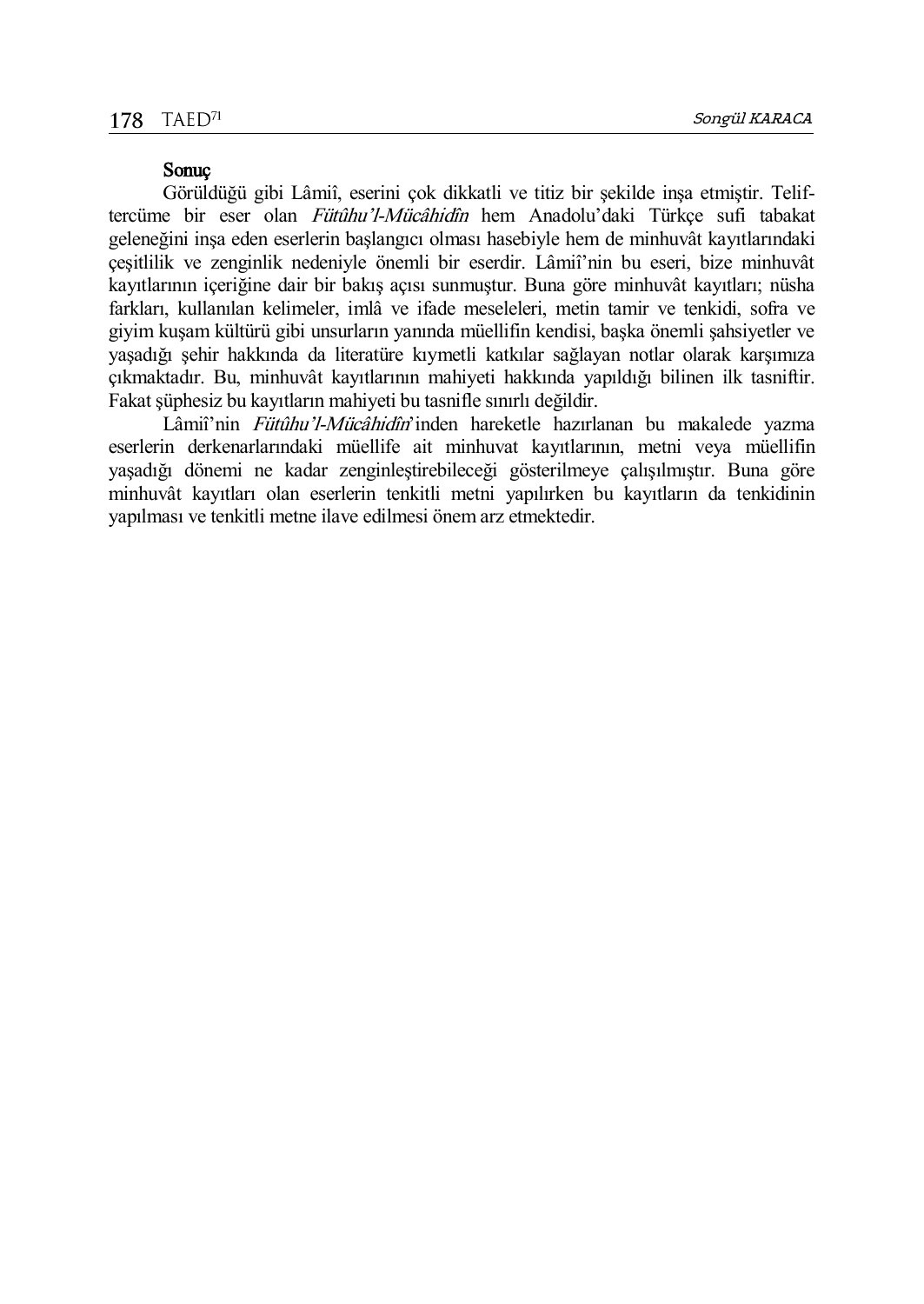# Kaynaklar

- Ece, Selami. (2015). Klasik Türk Edebiyatı Araştırma Yöntemleri (I-II). Erzurum: Eser Basım Yayın Dağıtım Matbaacılık.
- Erünsal, İsmail E. ve Ahmet Yaşar Ocak. (2014). Menâkıbu'l-Kudsiyye fî Menâsıbi'l-Ünsiyye. Ankara: Türk Tarih Kurumu Yayınları.
- Gacek, Adam. (2017). Arapça Elyazmaları İçin Rehber. İstanbul: Klasik Yayınları.
- Karaca, Songül. (2019). "Lâmi'î Çelebi, Fütûhu'l-Mücâhidîn li-Tervîhi Kulûbi'l-Müşâhidîn (Nefehâtü'l-Üns Tercümesi): İnceleme, Tenkitli Metin, Sözlük, Dizin". Rize: Recep Tayyip Erdoğan Üniversitesi Sosyal Bilimler Enstitüsü.
- Köksal, M. Fatih. (2005). "Elvan Çelebi'nin Şiirleri ve Şairliği". Klâsik Türk Şiiri Araştırmaları. Ankara: Akçağ Yayınları. ss. 473-493.
- Özen, Şükrü. (2008). "Metin Tenkidi Üzerine Bazı Tespitler ve Öneriler". Tartışmalı İlmi İhtisas Toplantıları 2. (İstanbul: 19-20 Nisan 2008) 445-470, erişim 18.07.2020. [http://isamveri.org/pdfdrg/D192271/2009/2009\_OZENS2.pdf]
- Şimşek, Murat ve Samar, Mahmut (2018). "Elyazması Eserlere Dibâce ve Tahkikte Süreli Yayıncılık: Mecelletü Ma'hedi'l-Mahtûtâti'l-'Arabiyye''. Tahkik İslami İlimler Araştırma ve Neşir Dergisi. ss. 121-186.
- Topuzoğlu, Tevfik Rüştü. (1997). "Haşiye". Türkiye Diyanet Vakfı İslâm Ansiklopedisi. c. 16, İstanbul: TDV Yayınları. ss. 419-422.
- Yılmaz, Okan Kadir. (2018). İSAM Tahkikli Neşir Kılavuzu. İstanbul: İSAM Yayınları.